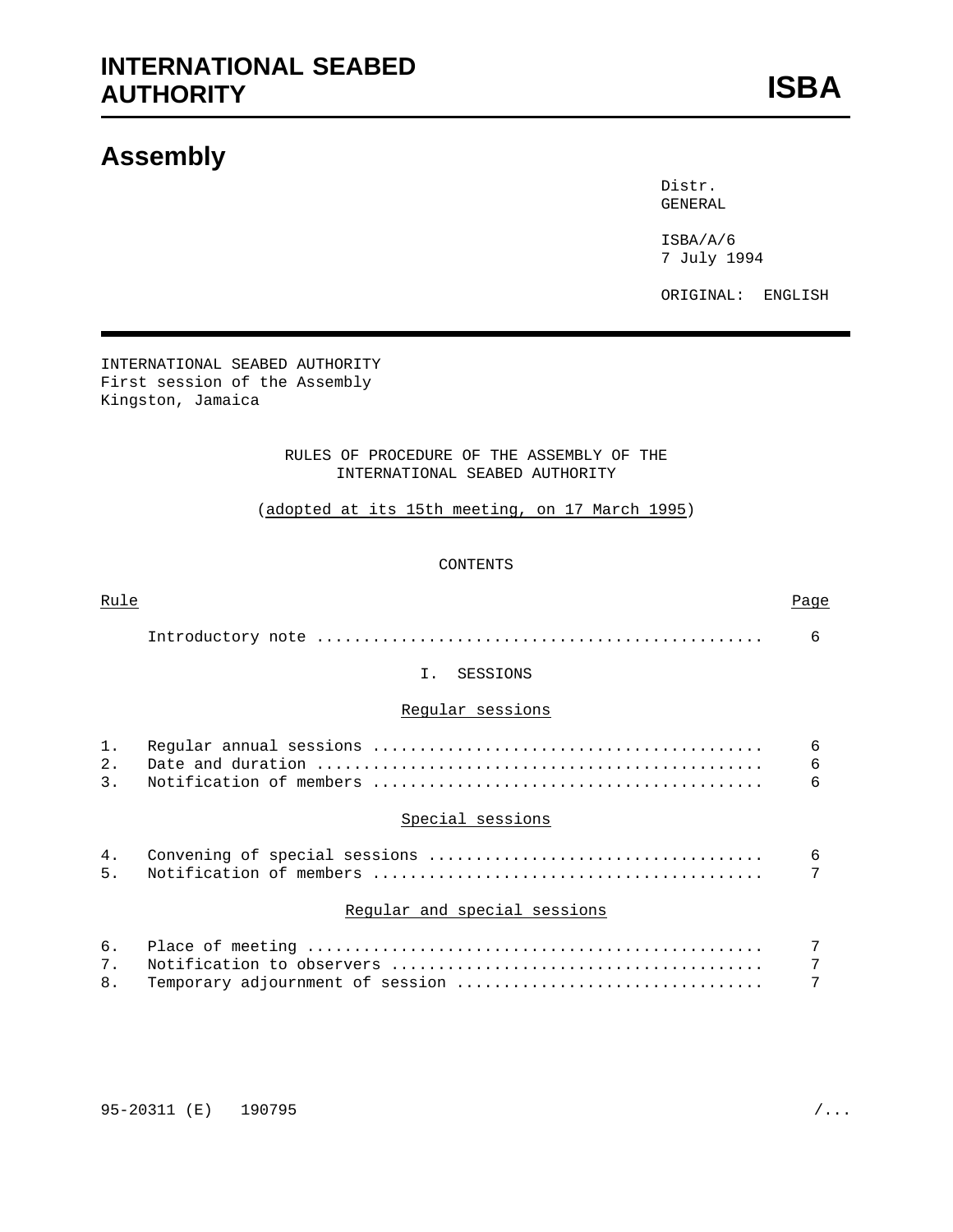## Rule Page is a state of the contract of the contract of the contract of the contract of the contract of the contract of the contract of the contract of the contract of the contract of the contract of the contract of the co

## II. AGENDA

## Regular sessions

## Special sessions

## Regular and special sessions

|  | 1 O |
|--|-----|
|  | 10  |
|  | 10  |
|  |     |

## III. REPRESENTATION

| 22 |  |  |  |
|----|--|--|--|
|----|--|--|--|

## IV. CREDENTIALS

|  | 11  |
|--|-----|
|  | -11 |
|  |     |
|  | 12  |

## V. PRESIDENT AND VICE-PRESIDENTS

|                                                      | 12  |
|------------------------------------------------------|-----|
|                                                      | 12. |
|                                                      | 12. |
|                                                      | 12  |
|                                                      | 13  |
|                                                      | 13  |
| 33. Limitation of the powers of the President        | 13  |
| 34. Voting of the President and Acting President  13 |     |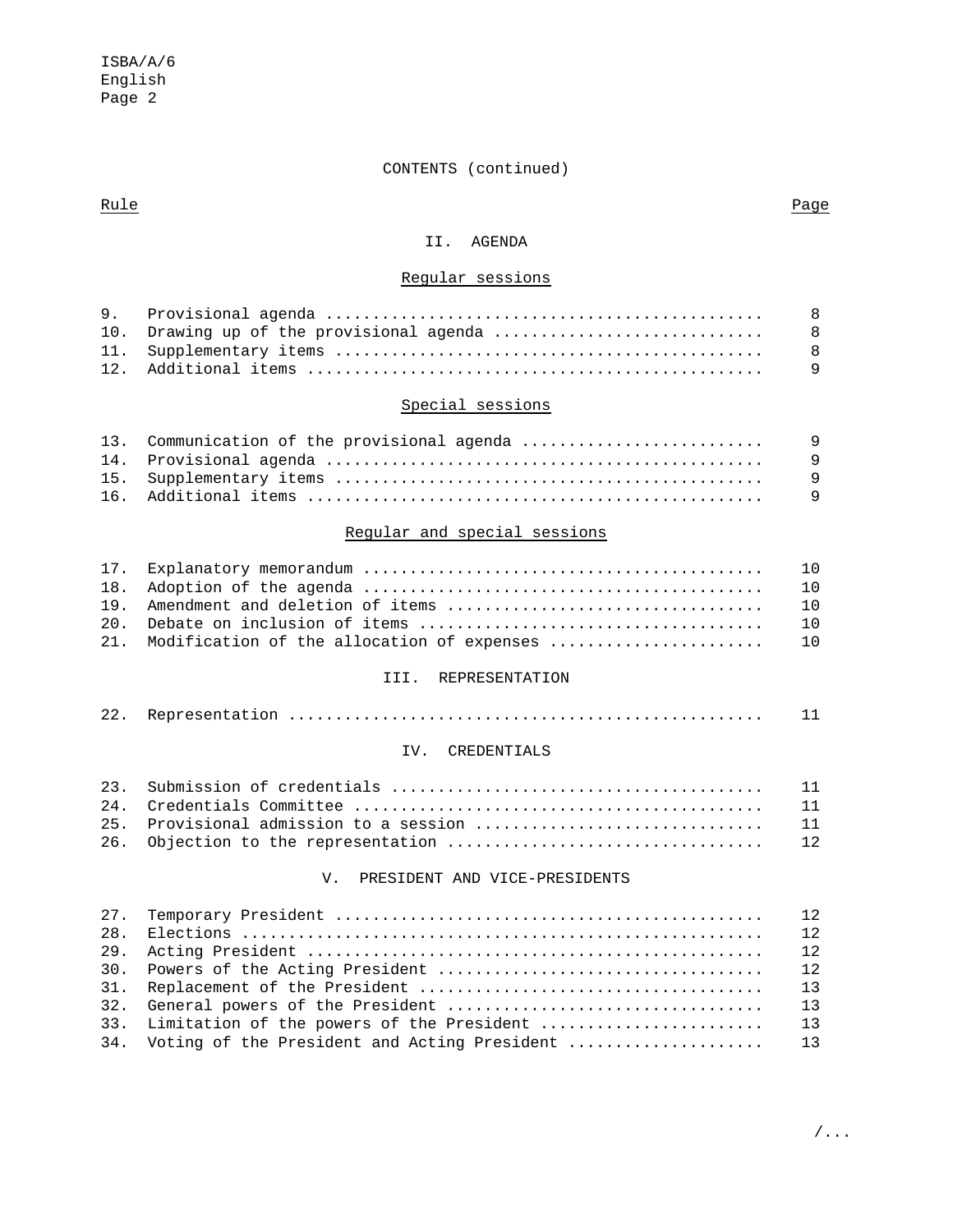| Rule                                                                                 |                                                                                         | Page                                                                 |
|--------------------------------------------------------------------------------------|-----------------------------------------------------------------------------------------|----------------------------------------------------------------------|
|                                                                                      | VI. BUREAU                                                                              |                                                                      |
| 35.                                                                                  |                                                                                         | 13                                                                   |
|                                                                                      | VII. SECRETARIAT                                                                        |                                                                      |
| 36.<br>37.<br>38.                                                                    | Report of the Secretary-General on the work of the Authority                            | 14<br>14<br>14                                                       |
|                                                                                      | LANGUAGES<br>VIII.                                                                      |                                                                      |
| 39.<br>40.<br>41.                                                                    | Languages of resolutions and other documents                                            | 15<br>15<br>15                                                       |
|                                                                                      | IX.<br><b>RECORDS</b>                                                                   |                                                                      |
| 42.                                                                                  | Records and sound recordings of meetings                                                | 15                                                                   |
|                                                                                      | PUBLIC AND PRIVATE MEETINGS OF THE ASSEMBLY<br>Х.<br>AND ITS SUBSIDIARY ORGANS          |                                                                      |
| 43.                                                                                  |                                                                                         | 16                                                                   |
|                                                                                      | MINUTE OF SILENT PRAYER OR MEDITATION<br>XI.                                            |                                                                      |
| 44.                                                                                  | Invitation to silent prayer or meditation                                               | 16                                                                   |
|                                                                                      | PLENARY MEETINGS<br>XII.                                                                |                                                                      |
|                                                                                      | Conduct of business                                                                     |                                                                      |
| 45.<br>46.<br>47.<br>$48.$<br>49.<br>$50.$<br>51.<br>52.<br>53.<br>54.<br>55.<br>56. | Closing of list of speakers, right of reply<br>Suspension or adjournment of the meeting | 16<br>16<br>17<br>17<br>17<br>17<br>17<br>18<br>18<br>18<br>18<br>19 |
| 57.<br>58.                                                                           |                                                                                         | 19<br>19                                                             |

59. Reconsideration of proposals ..................................... 19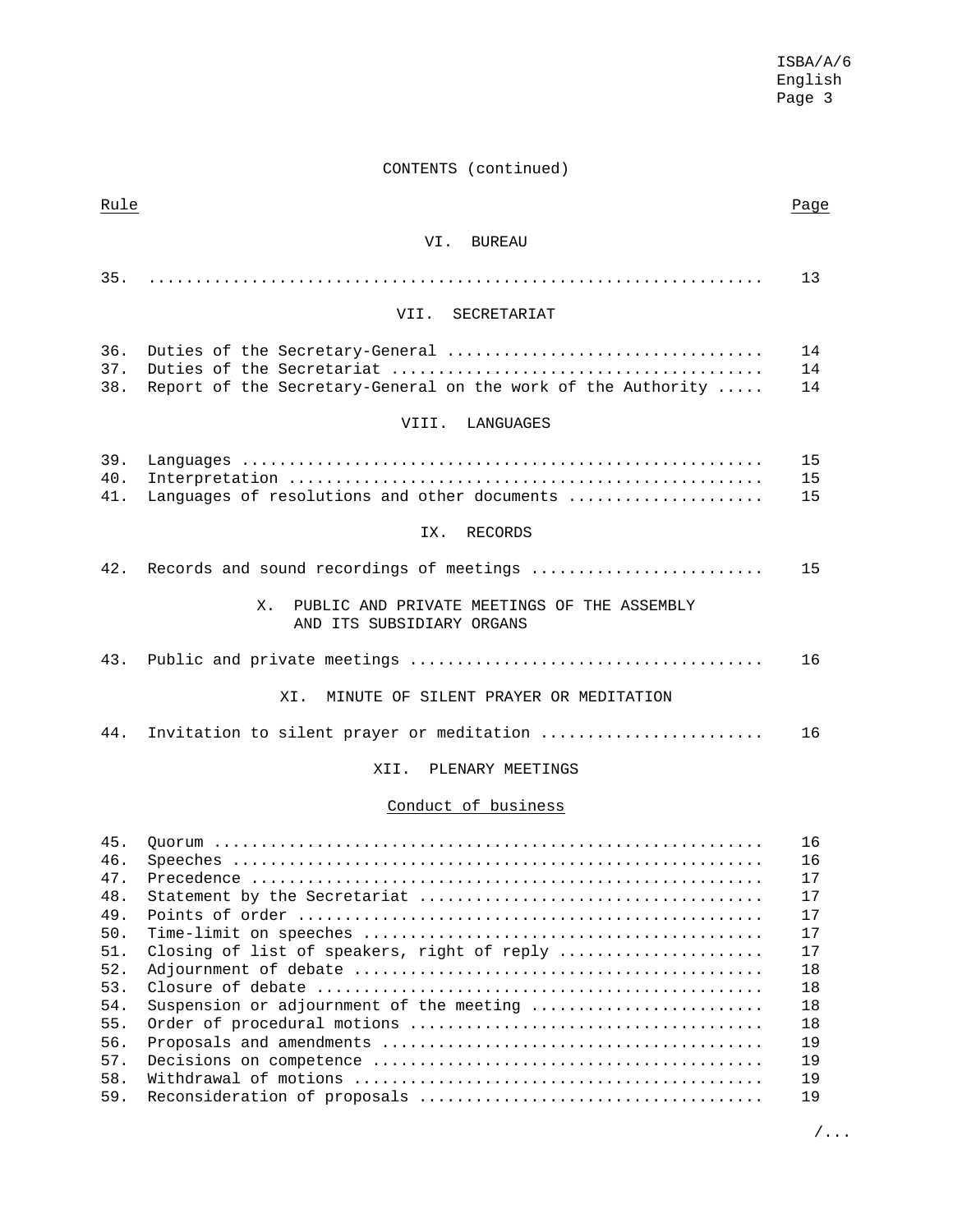#### Rule Page is a state of the contract of the contract of the contract of the contract of the contract of the contract of the contract of the contract of the contract of the contract of the contract of the contract of the co

## XIII. DECISION-MAKING

| 60.<br>61.<br>62. | Decisions on amendments to proposals relating to questions of              | 20<br>20 |
|-------------------|----------------------------------------------------------------------------|----------|
|                   |                                                                            | 20       |
| 63.               |                                                                            | 20       |
| 64.               | Deferment of voting on questions of substance coming up for                |          |
|                   |                                                                            | 21       |
| 65.               | Deferment of voting upon request for an advisory opinion $\dots\dots\dots$ | 21       |
| 66.               |                                                                            | 21       |
| 67.               |                                                                            | 22       |
| 68.               |                                                                            | 22       |
| 69.               | Division of proposals and amendments                                       | 22       |
| 70.               |                                                                            | 23       |
| 71.               |                                                                            | 23       |
| 72.               |                                                                            | 23       |
| 73.               | Restricted balloting for one elective place                                | 23       |
| 74.               | Restricted balloting for two or more elective places                       | 24       |
| 75.               | Equally divided votes on matters other than elections                      | 24       |

## XIV. SUBSIDIARY ORGANS

|                                                     | 24 |
|-----------------------------------------------------|----|
|                                                     | 25 |
| 78. Statements by non-members of a subsidiary organ | 25 |
| 79. Officers, conduct of business and voting  25    |    |

## XV. SUSPENSION OF RIGHTS

|  |  |  | 80. Suspension of the exercise of voting rights                        | -25  |
|--|--|--|------------------------------------------------------------------------|------|
|  |  |  | 81. Suspension of the exercise of rights and privileges of membership. | - 25 |

#### XVI. OBSERVERS

82. .................................................................. 26

## XVII. ELECTIONS TO ORGANS

## Members of the Council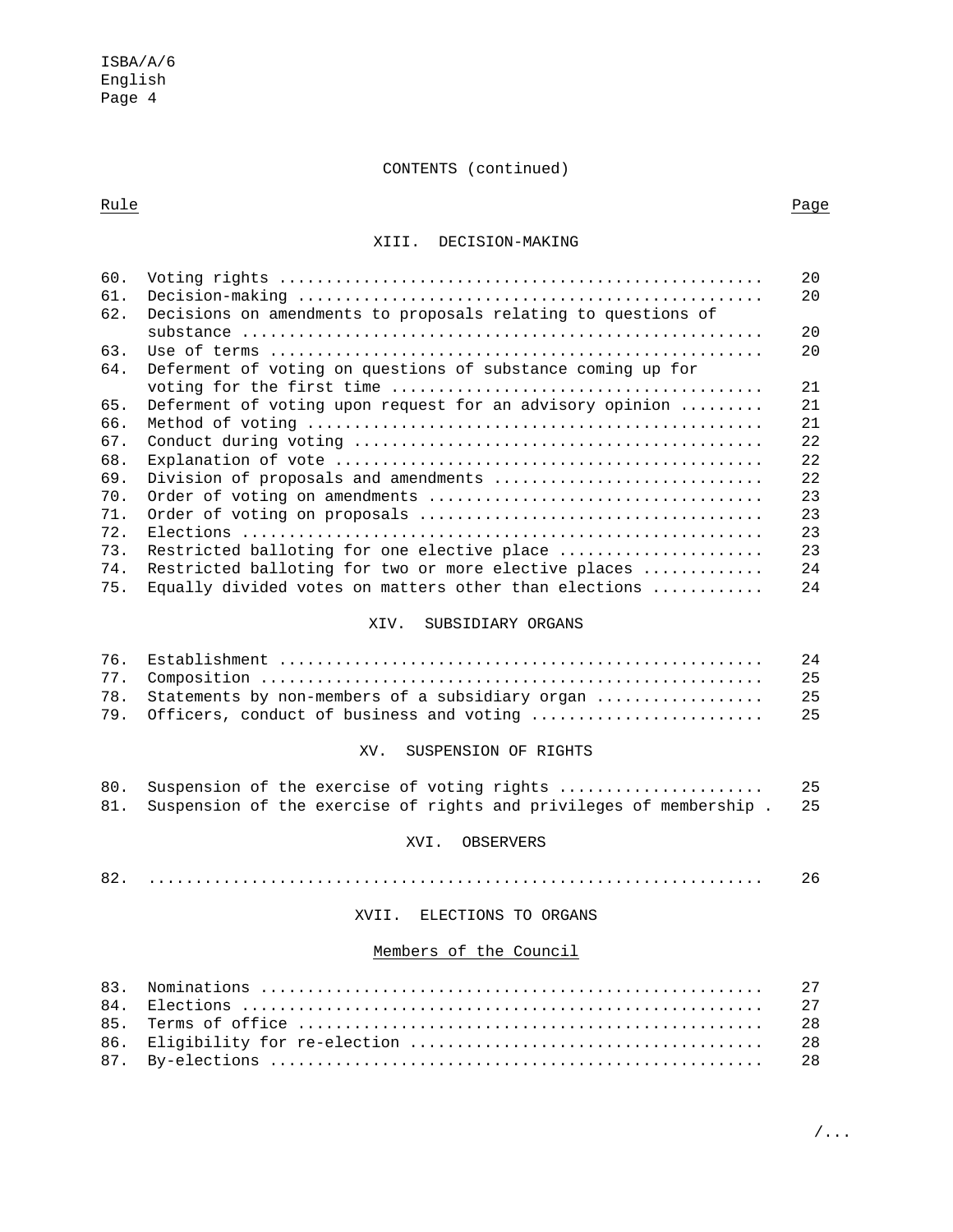| Rule                      |                                               | Page                 |
|---------------------------|-----------------------------------------------|----------------------|
|                           | The Secretary-General of the Authority        |                      |
|                           |                                               | 29                   |
| The Enterprise            |                                               |                      |
| 89.<br>90.                | 92. The Director-General of the Enterprise    | 29<br>29<br>30<br>30 |
|                           | XVIII. ADMINISTRATIVE AND BUDGETARY OUESTIONS |                      |
| 93.<br>94.                | Financial implications of resolutions         | 30<br>30<br>31       |
| XTX.<br>FINANCE COMMITTEE |                                               |                      |
|                           |                                               | 31                   |
| XX.<br>AMENDMENTS         |                                               |                      |
|                           |                                               | 32                   |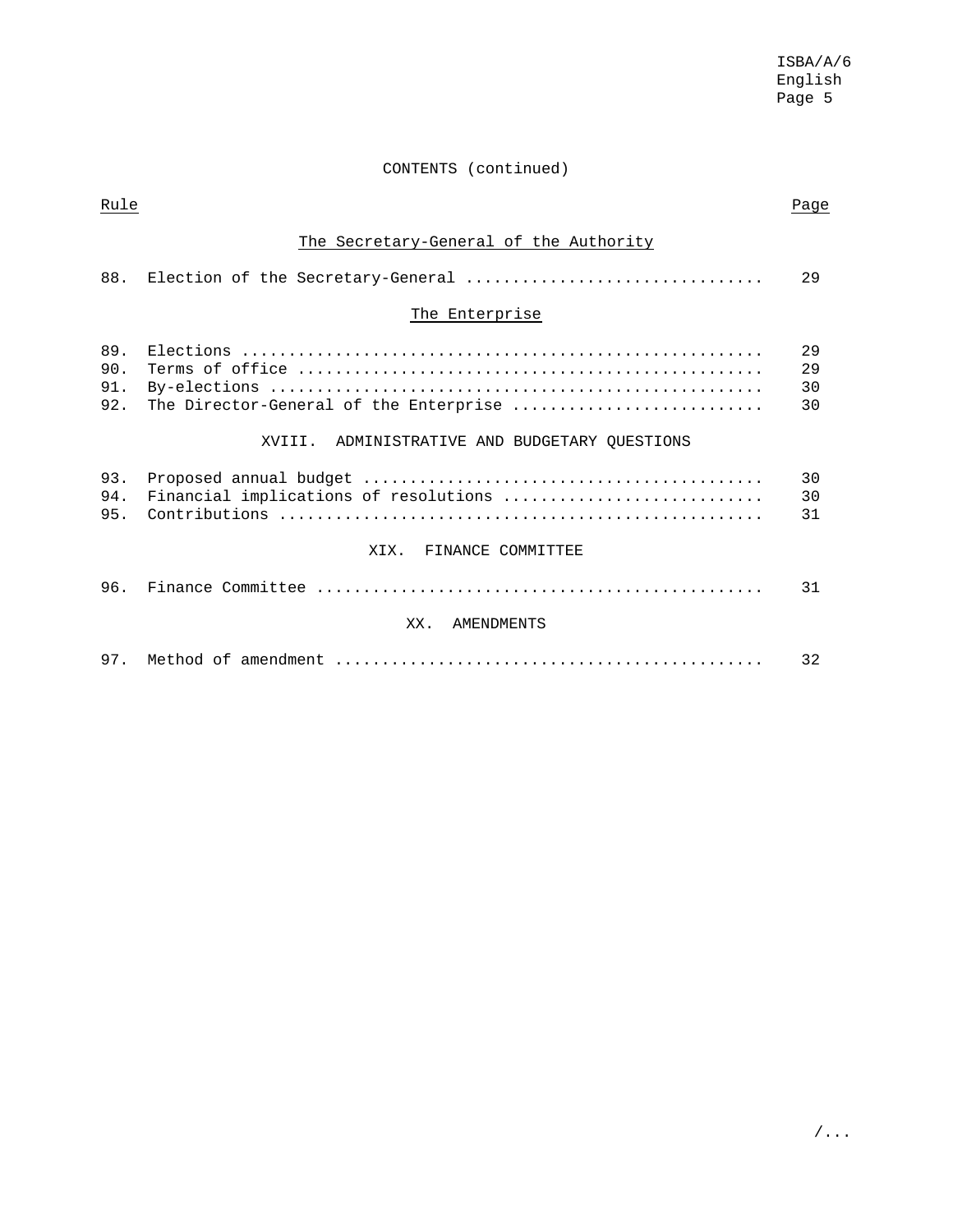#### Introductory note

On 28 July 1994 the General Assembly of the United Nations adopted the Agreement relating to the implementation of Part XI of the United Nations Convention on the Law of the Sea, and the Agreement has been provisionally applied since 16 November 1994.

According to the Agreement, its provisions and Part XI of the Convention are to be interpreted and applied together as a single instrument; the present rules and references in these rules to the Convention are to be interpreted and applied accordingly.

#### I. SESSIONS

## Regular sessions

## Rule 1

## Regular annual sessions

The Assembly shall meet in regular annual sessions unless it decides otherwise.

## Rule 2

#### Date and duration

The date of commencement and the duration of each such session shall be decided by the previous session of the Assembly.

#### Rule 3

#### Notification of members

The Secretary-General shall notify the members of the Assembly at least sixty days in advance of the opening of a regular session.

#### Special sessions

## Rule 4

#### Convening of special sessions

1. The Assembly may convene special sessions and shall fix the date of commencement and the duration of each such session.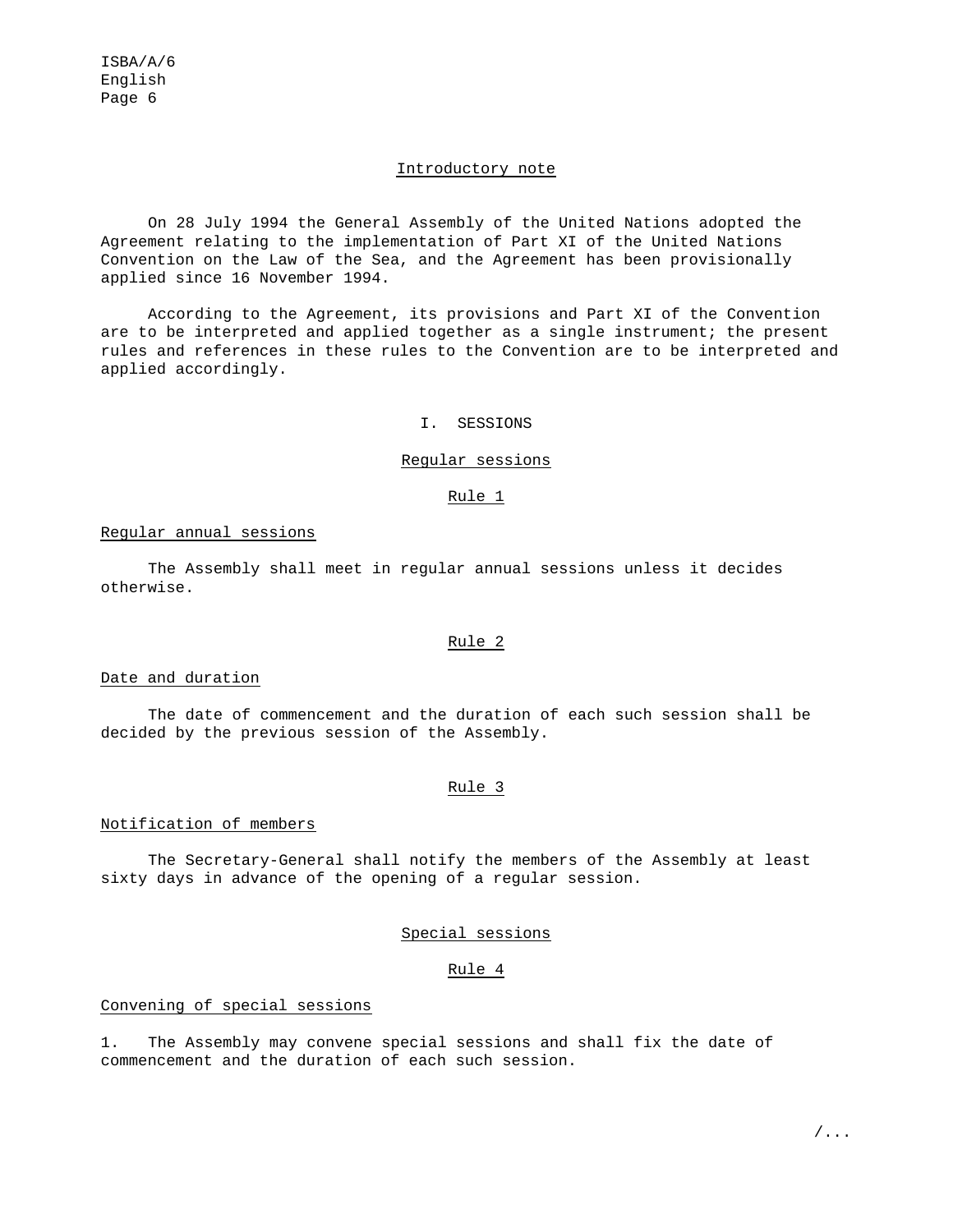2. At the request of the Council or of a majority of the members of the Authority, the Secretary-General shall convene a special session of the Assembly and it shall meet no earlier than thirty days and no later than ninety days after the receipt of such a request unless the request has stipulated otherwise.

3. Any member of the Authority may request the Secretary-General to convene a special session of the Assembly. The Secretary-General shall immediately inform the other members of the Authority of the request and inquire whether they concur in it. If within thirty days of the date of communication by the Secretary-General a majority of the members of the Assembly concur in the request, a special session of the Assembly shall be convened by the Secretary-General and it shall meet no earlier than thirty days and no later than ninety days after the receipt of such concurrence.

#### Rule 5

#### Notification of members

The Secretary-General shall notify the members of the Assembly at least thirty days in advance of the opening of a special session.

## Regular and special sessions

#### Rule 6

#### Place of meeting

The Assembly shall meet at the seat of the Authority unless it decides otherwise.

#### Rule 7

#### Notification to observers

Copies of the notice convening each session of the Assembly shall be addressed to observers referred to in rule 82.

#### Rule 8

#### Temporary adjournment of session

The Assembly may decide at any session to adjourn temporarily and resume its meetings at a later date. A regular session shall not normally be adjourned beyond the end of the year.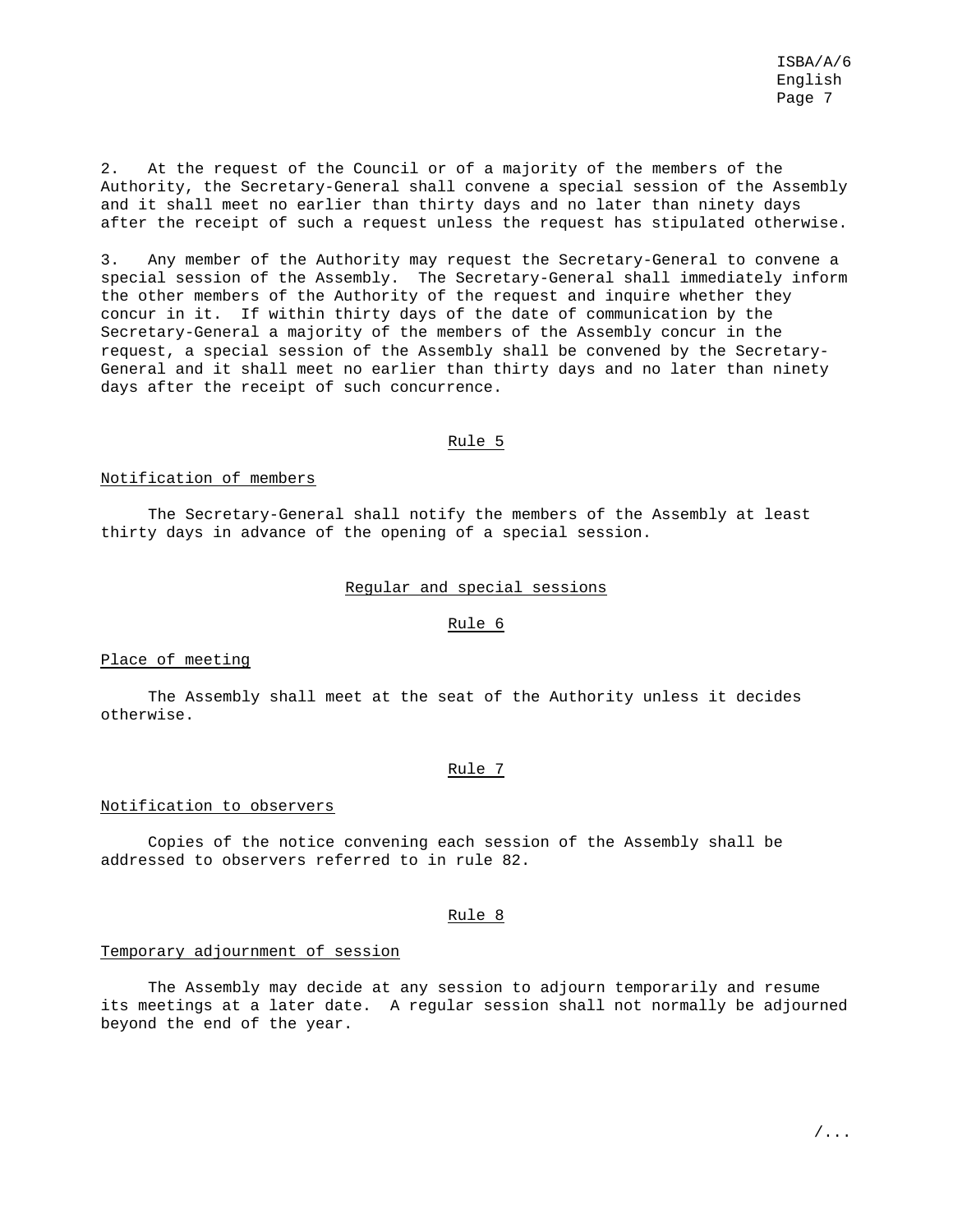#### II. AGENDA

## Regular sessions

#### Rule 9

#### Provisional agenda

The provisional agenda for a regular session shall be drawn up by the Secretary-General and communicated to the members of the Assembly and to observers referred to in rule 82 at least sixty days before the opening of the session.

#### Rule 10

#### Drawing up of the provisional agenda

The provisional agenda of a regular session shall include:

(a) The report of the Secretary-General on the work of the Authority;

(b) Reports from the Council and the Enterprise, 1/ and special reports requested from the Council or any other organs;

(c) Items the inclusion of which has been ordered by the Assembly at a previous session;

- (d) Items proposed by the Council;
- (e) Items proposed by any member of the Assembly;

(f) Items pertaining to the budget for the next financial period and the report on the accounts for the last financial period;

(g) Items which the Secretary-General deems it necessary to put before the Assembly.

#### Rule 11

#### Supplementary items

Any member of the Assembly, the Council or the Secretary-General may, at least thirty days before the date fixed for the opening of a regular session, request the inclusion of supplementary items in the agenda. Such items shall be placed on a supplementary list, which shall be communicated to the members of the Assembly and to observers referred to in rule 82 at least twenty days before the opening of the session.

1/ See footnote 2.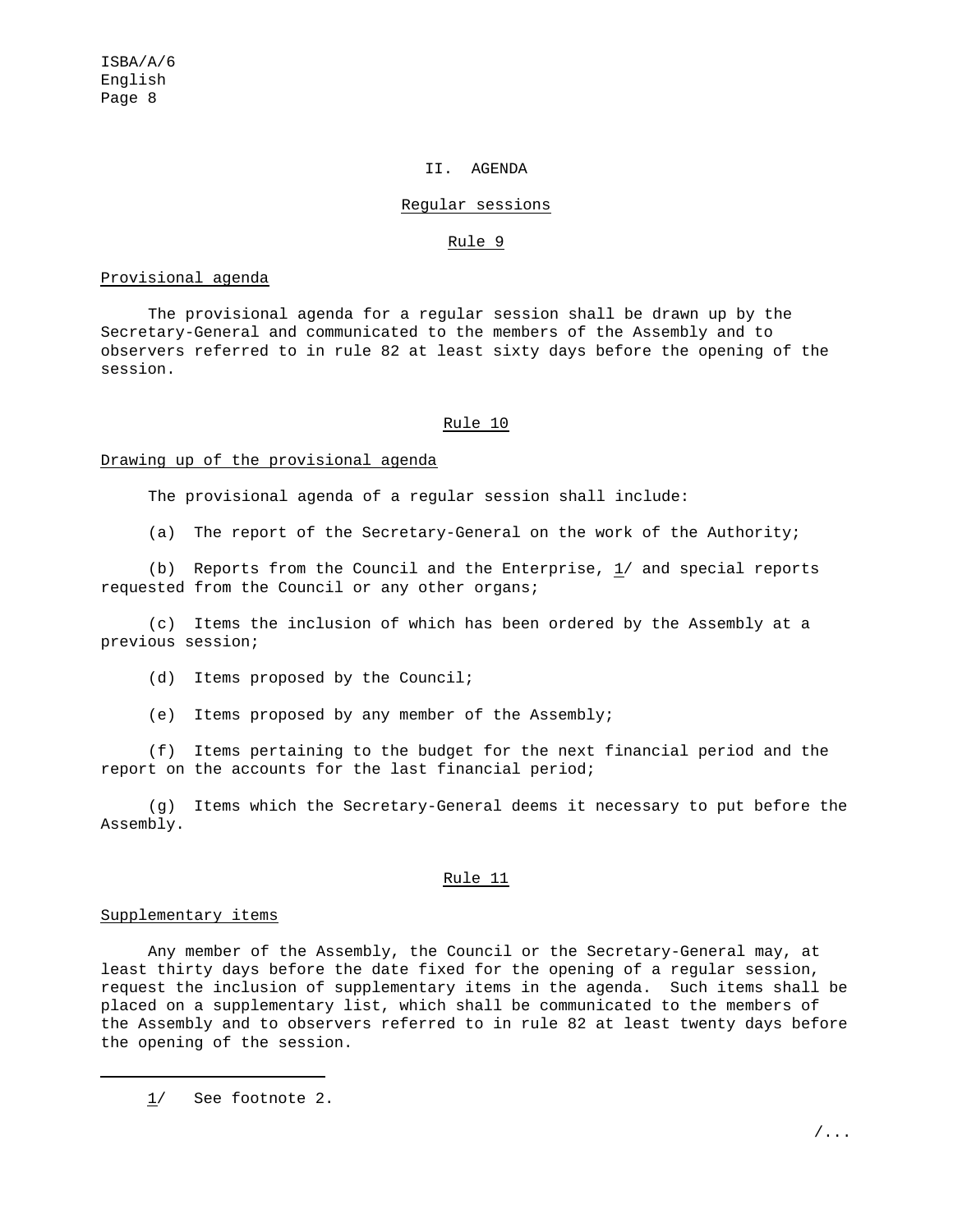## Rule 12

#### Additional items

Additional items of an important and urgent character, proposed for inclusion in the agenda less than thirty days before the opening of a regular session or during a regular session, may be placed on the agenda if the Assembly so decides by a majority of the members of the Assembly present and voting. No additional item may, unless the Assembly decides otherwise by a two-thirds majority of the members of the Assembly present and voting, be considered until seven days have elapsed since it was placed on the agenda.

#### Special sessions

#### Rule 13

#### Communication of the provisional agenda

The provisional agenda of a special session shall be communicated to the members of the Assembly and to observers referred to in rule 82 at least fourteen days before the opening of the session.

## Rule 14

#### Provisional agenda

The provisional agenda for a special session shall consist only of those items proposed for consideration in the request for the holding of the session.

#### Rule 15

#### Supplementary items

Any member of the Assembly, the Council or the Secretary-General may, at least seven days before the date fixed for the opening of a special session, request the inclusion of supplementary items in the agenda. Such items shall be placed on a supplementary list, which shall be communicated to the members of the Assembly and to observers referred to in rule 82 as soon as possible.

#### Rule 16

#### Additional items

During a special session, items on the supplementary list and additional items may be added to the agenda by a two-thirds majority of the members of the Assembly present and voting.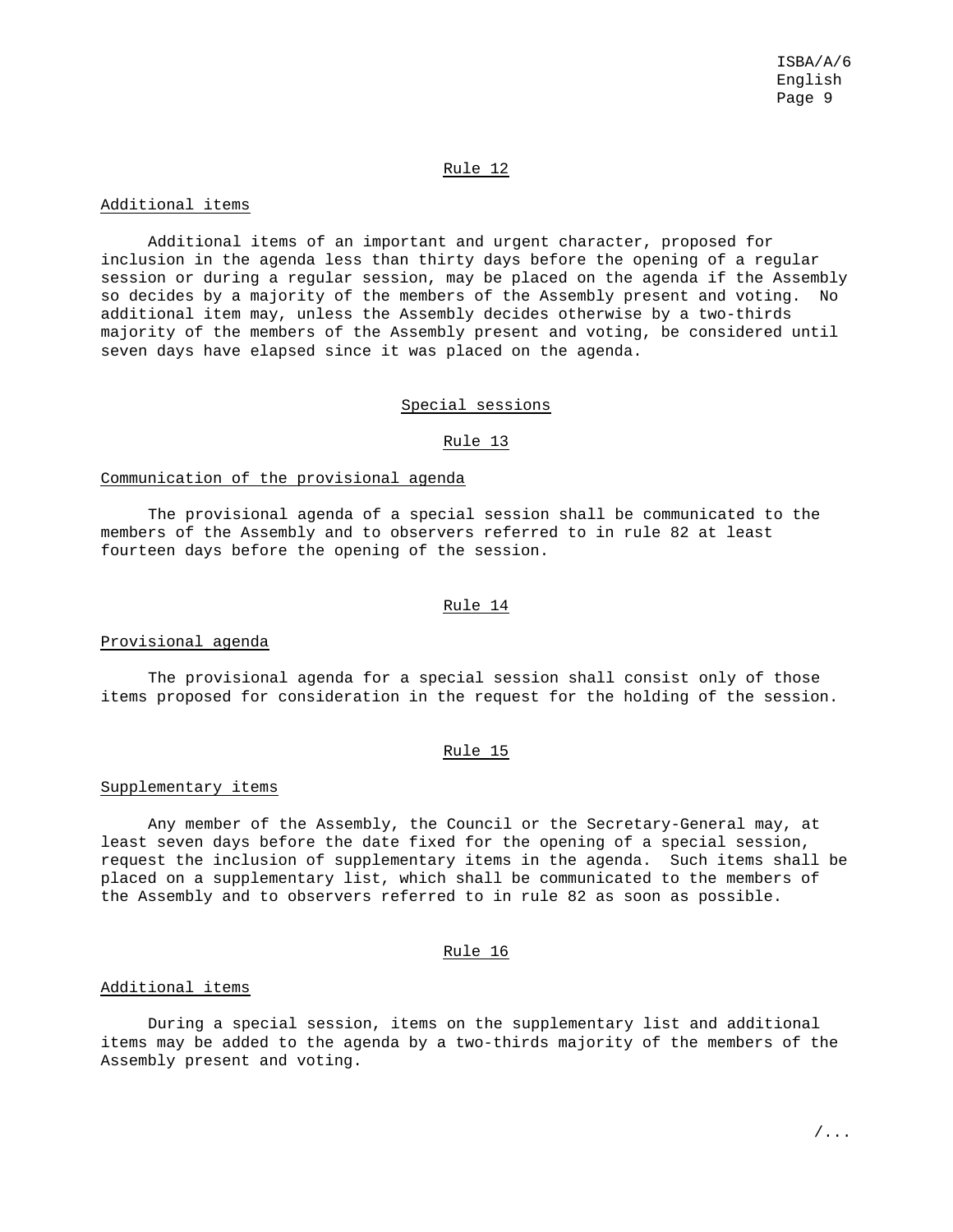## Regular and special sessions

## Rule 17

#### Explanatory memorandum

Any item proposed for inclusion in the agenda shall be accompanied by an explanatory memorandum and, if possible, by basic documents or by a draft resolution.

#### Rule 18

#### Adoption of the agenda

At each session, the provisional agenda and the supplementary list shall be submitted to the Assembly for approval as soon as possible after the opening of the session.

#### Rule 19

#### Amendment and deletion of items

Items on the agenda may be amended or deleted by the Assembly by a majority of the members of the Assembly present and voting.

#### Rule 20

#### Debate on inclusion of items

Debate on the inclusion of an item in the agenda shall be limited to three representatives of the members of the Assembly in favour of, and three against, the inclusion. The President may limit the time to be allowed to speakers under this rule.

#### Rule 21

## Modification of the allocation of expenses

No proposal for a modification of the allocation of expenses for the time being in force shall be placed on the agenda unless it has been communicated to the members of the Assembly at least ninety days before the opening of the session.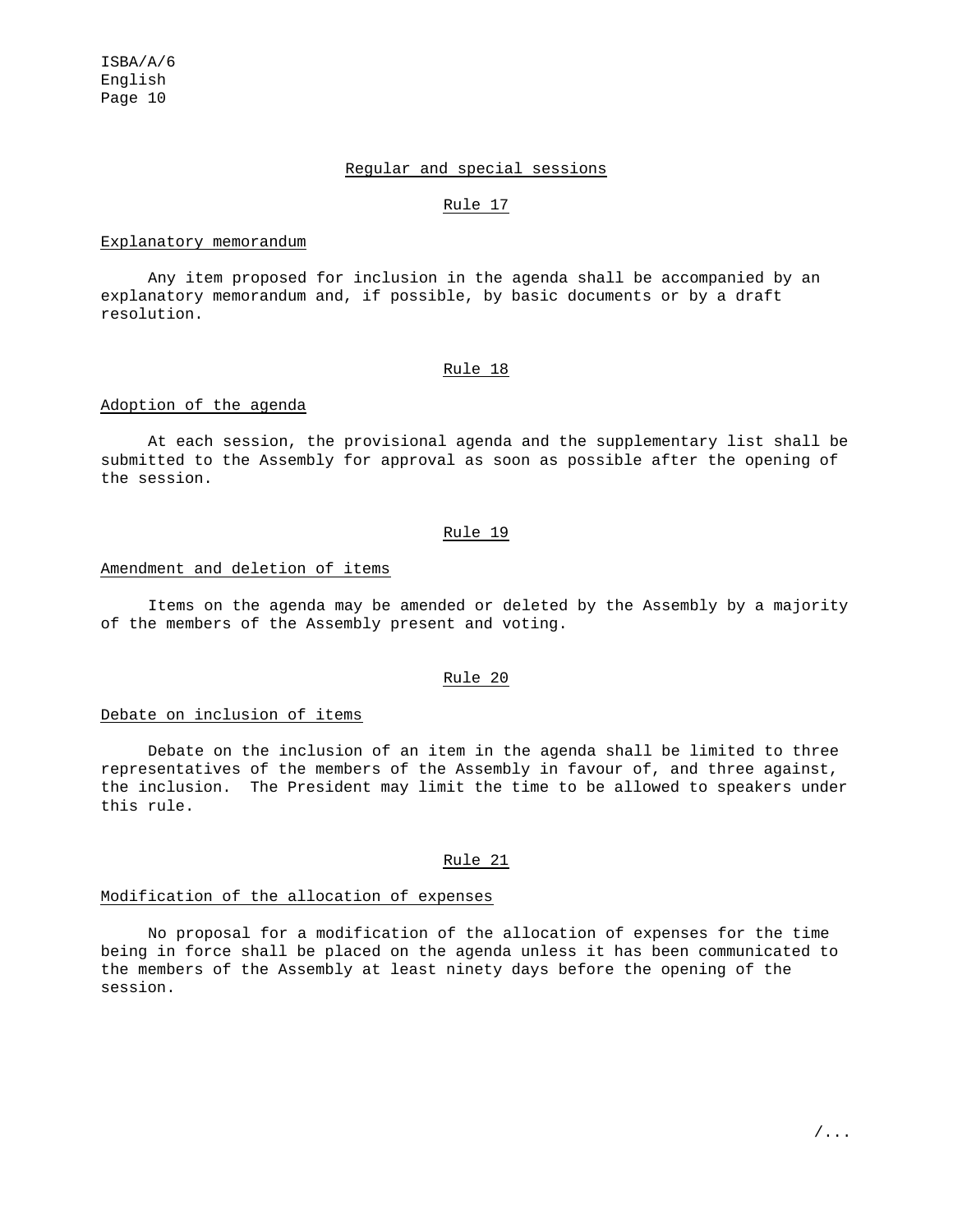#### III. REPRESENTATION

## Rule 22

#### Representation

1. Each member of the Assembly shall be represented by an accredited representative and such alternate representatives and advisers as may be required.

2. Observers referred to in rule 82 shall be represented by accredited or designated representatives, as the case may be, and by such alternate representatives and advisers as may be required.

3. The representative may designate an alternate representative or an adviser to act in his capacity.

#### IV. CREDENTIALS

## Rule 23

#### Submission of credentials

The credentials of representatives and the names of alternate representatives and advisers shall be submitted to the Secretary-General if possible not later than twenty-four hours after the opening of the session. The credentials shall be issued either by the Head of the State or Government, by the Minister for Foreign Affairs or person authorized by him or, in the case of entities referred to in article 305, paragraph 1 (f) of the United Nations Convention on the Law of the Sea, by another competent authority.

## Rule 24

#### Credentials Committee

A Credentials Committee shall be appointed at the beginning of each session. It shall consist of nine members of the Assembly, who shall be appointed by the Assembly on the proposal of the President. The Committee shall elect its own officers. It shall examine the credentials of representatives of members and report to the Assembly without delay.

## Rule 25

#### Provisional admission to a session

Pending a decision of the Assembly upon their credentials, representatives shall be entitled to participate provisionally in the Assembly.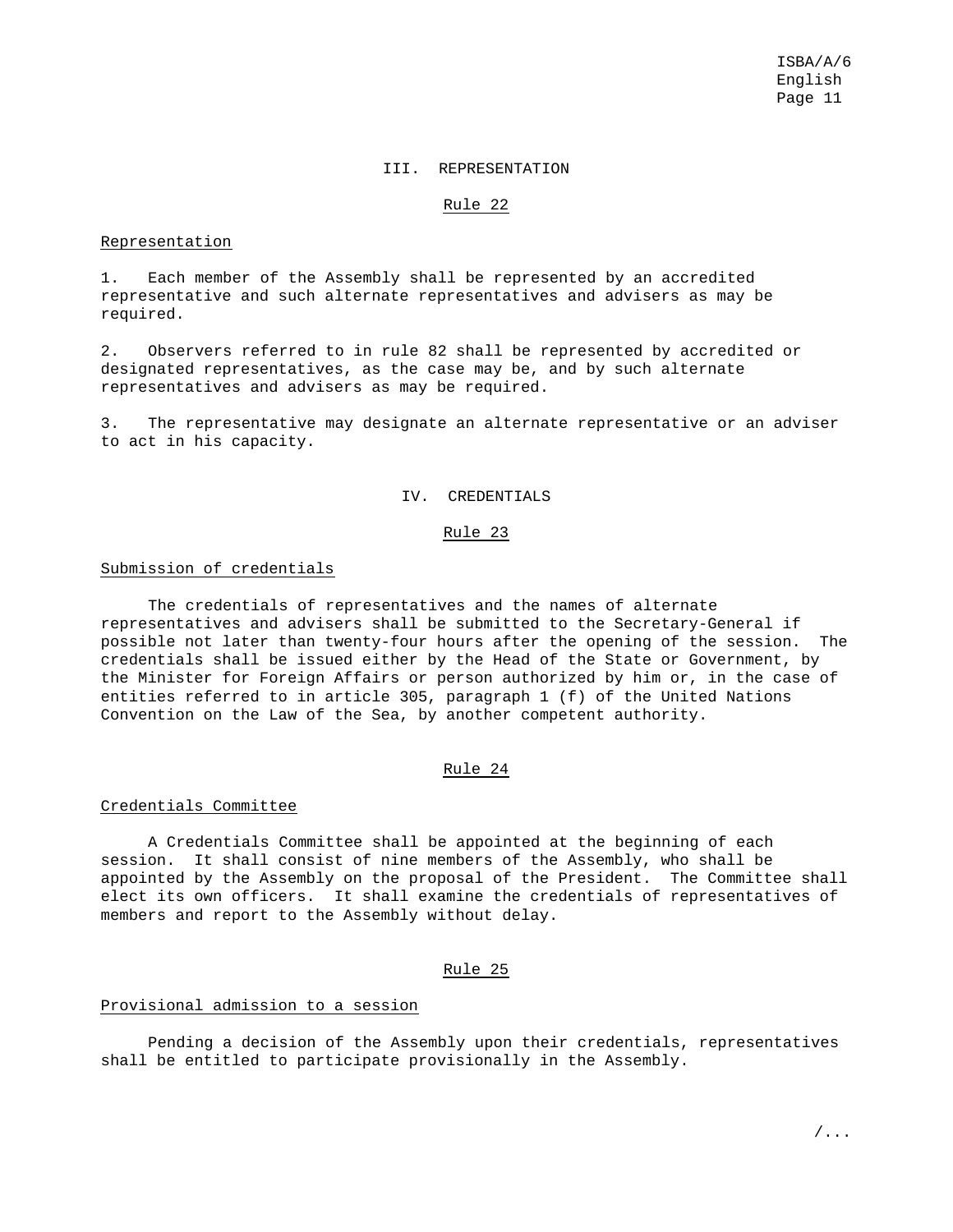## Rule 26

## Objection to the representation

If an objection is raised against a representative, such objection shall be considered by the Credentials Committee forthwith. The report thereon shall be submitted to the Assembly without delay for its decision.

#### V. PRESIDENT AND VICE-PRESIDENTS

#### Rule 27

#### Temporary President

At the opening of each regular session of the Assembly, the President of the previous session or, in his absence, the head of the delegation from which the President of the previous session was elected shall preside until the Assembly has elected a President for the session.

#### Rule 28

## Elections

At the beginning of each regular session the Assembly shall elect its President and four Vice-Presidents in such a way as to ensure the representative character of the Bureau. They shall hold office until a new President and other officers are elected at the next regular session.

## Rule 29

## Acting President

If the President finds it necessary to be absent during a meeting or any part thereof, he shall designate one of the Vice-Presidents to take his place.

#### Rule 30

#### Powers of the Acting President

A Vice-President acting as President shall have the same powers and duties as the President.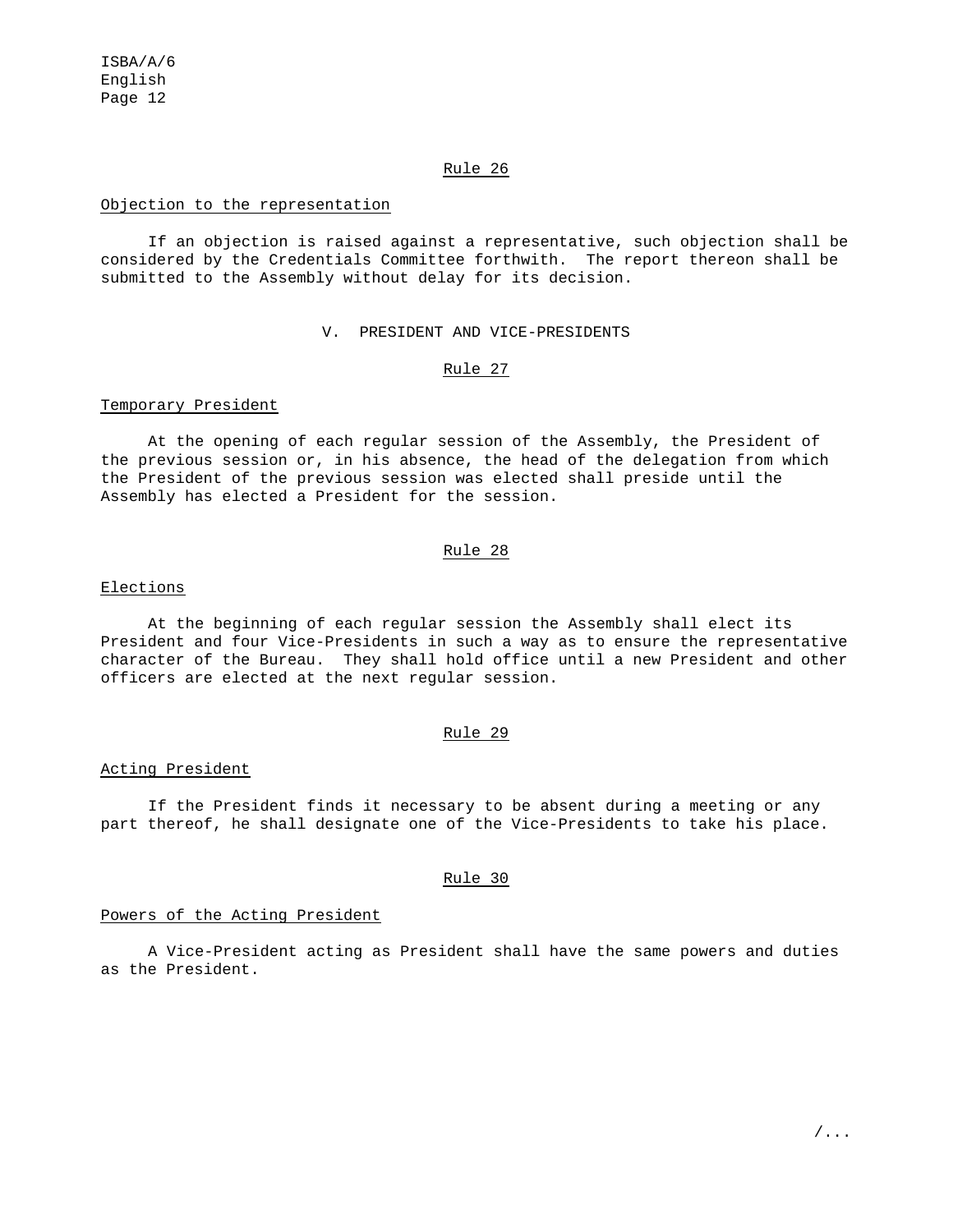#### Rule 31

#### Replacement of the President

If the President is unable to perform his functions, a new President shall be elected for the unexpired term.

#### Rule 32

#### General powers of the President

In addition to exercising the powers conferred upon him elsewhere by these rules, or by the United Nations Convention on the Law of the Sea, the President shall declare the opening and closing of each plenary meeting of the session, direct the discussions in plenary meeting, ensure observance of these rules, accord the right to speak, put questions and announce decisions. He shall rule on points of order and, subject to these rules, shall have complete control of the proceedings at any meeting and over the maintenance of order thereat. The President may, in the course of the discussion of an item, propose to the Assembly the limitation of the time to be allowed to speakers, the limitation of the number of times each representative may speak, the closure of the list of speakers or the closure of the debate. He may also propose the suspension or the adjournment of the meeting or the adjournment of the debate on the item under discussion.

#### Rule 33

#### Limitation of the powers of the President

The President, in the exercise of his functions, remains under the authority of the Assembly.

#### Rule 34

#### Voting of the President and Acting President

The President, or a Vice-President acting as President, shall not vote but shall designate another member of his delegation to vote in his place.

#### VI. BUREAU

#### Rule 35

The President and Vice-Presidents shall constitute the Bureau which shall meet periodically throughout each session to review the progress of the Assembly and its subsidiary organs and to make recommendations for furthering such progress. It shall also meet at such other times as the President deems necessary or upon the request of any other of its members. The Bureau shall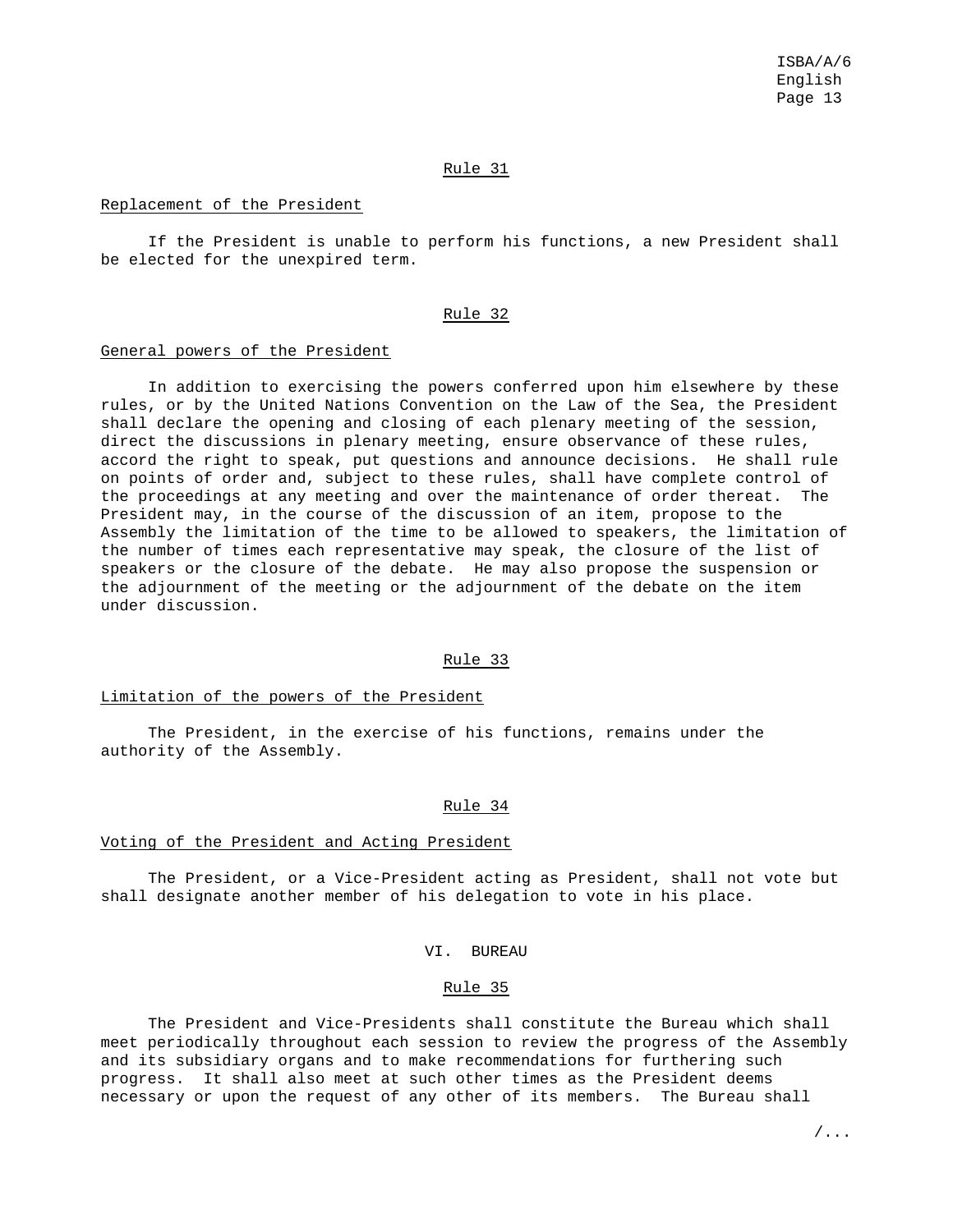assist the President in the general conduct of the work of the Assembly which falls within the competence of the President. The Chairmen of the subsidiary organs of the Assembly may be invited to attend meetings of the Bureau.

## VII. SECRETARIAT

#### Rule 36

## Duties of the Secretary-General

1. The Secretary-General shall act in that capacity in all meetings of the Assembly and its subsidiary organs. He may designate a member of the Secretariat to act in his place at these meetings. He shall discharge such other responsibilities as are assigned to him by the Assembly in the conduct of its business.

2. The Secretary-General shall provide and direct the staff required by the Assembly and its subsidiary organs.

#### Rule 37

## Duties of the Secretariat

The Secretariat shall receive, translate, reproduce and distribute documents, reports and resolutions of the Assembly and its subsidiary organs; interpret speeches made at the meetings; prepare and circulate, if so decided by the Assembly in accordance with rule 42, the records of the session; have the custody and proper preservation of the documents in the archives of the Authority; distribute all documents of the Assembly to the members of the Authority and observers referred to in rule 82; and, generally, perform all other work which the Assembly may require.

## Rule 38

#### Report of the Secretary-General on the work of the Authority

The Secretary-General shall make an annual report, and such supplementary reports as are necessary, to the Assembly at its regular session on the work of the Authority. He shall communicate the annual report to the members of the Authority and observers referred to in rule 82 at least forty-five days before the opening of the regular session.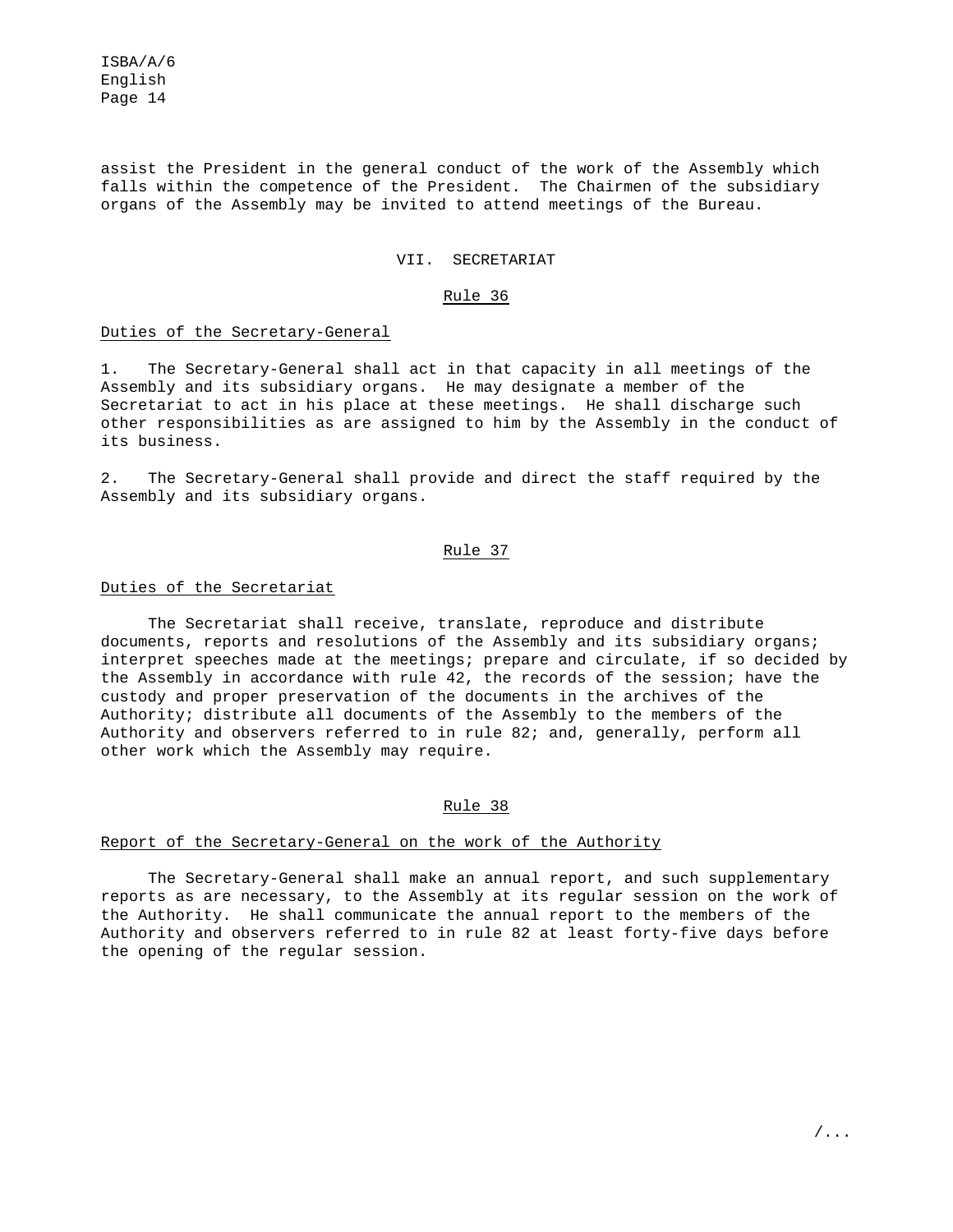#### VIII. LANGUAGES

## Rule 39

#### Languages

Arabic, Chinese, English, French, Russian and Spanish shall be the languages of the Assembly and its subsidiary organs.

## Rule 40

## Interpretation

1. Speeches made in a language of the Assembly shall be interpreted into the other such languages.

2. Any representative may make a speech in a language other than a language of the Assembly. In that case he shall himself provide for interpretation into one of the languages of the Assembly. Interpretation into the other languages of the Assembly by the interpreters of the Secretariat may be based on the interpretation given in the first such language.

#### Rule 41

#### Languages of resolutions and other documents

All resolutions and other documents shall be published in the languages of the Assembly.

#### IX. RECORDS

## Rule 42

#### Records and sound recordings of meetings

1. The Assembly may keep summary records of plenary meetings if it so decides. As a general rule, such records shall be circulated as soon as possible, simultaneously in all languages of the Assembly, to all representatives, who shall inform the Secretariat within five working days after the circulation of the summary record of any changes they wish to have made.

2. The Secretariat shall make and retain sound recordings of meetings of the Assembly, and of its subsidiary organs when they so decide.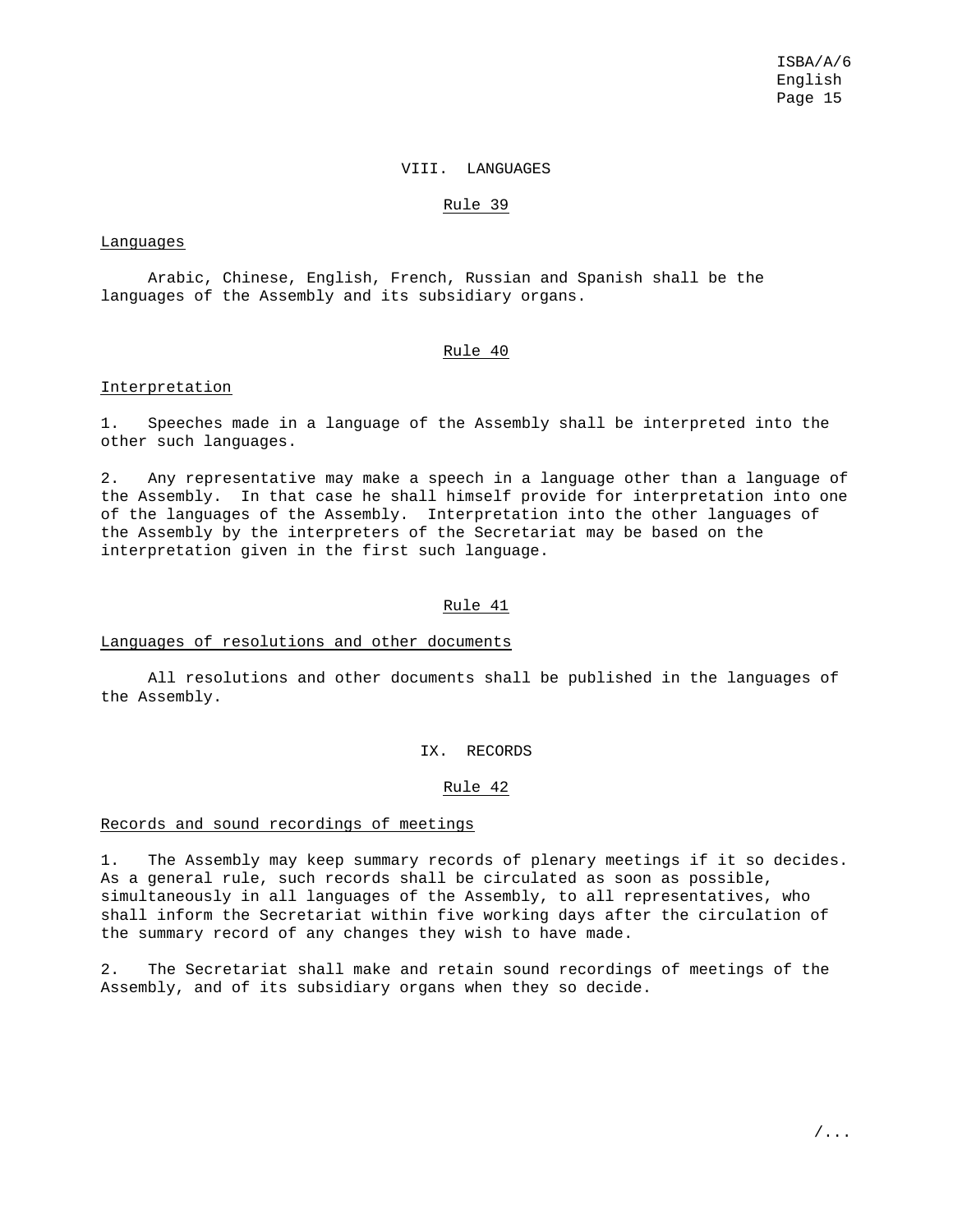## X. PUBLIC AND PRIVATE MEETINGS OF THE ASSEMBLY AND ITS SUBSIDIARY ORGANS

#### Rule 43

#### Public and private meetings

1. The meetings of the Assembly shall be held in public unless the Assembly decides that exceptional circumstances require that the meeting be held in private.

2. As a general rule, meetings of subsidiary organs shall be held in private.

3. All decisions of the Assembly taken at a private meeting shall be announced at an early public meeting of the Assembly. At the close of a private meeting of a subsidiary organ, the Chairman may issue a communiqué through the Secretary-General.

#### XI. MINUTE OF SILENT PRAYER OR MEDITATION

## Rule 44

#### Invitation to silent prayer or meditation

Immediately after the opening of the first plenary meeting and immediately preceding the closing of the final plenary meeting of each session of the Assembly, the President shall invite the representatives to observe one minute of silence dedicated to prayer or meditation.

#### XII. PLENARY MEETINGS

#### Conduct of business

## Rule 45

#### Quorum

The President may declare a meeting open and permit the debate to proceed when at least a majority of the members of the Assembly are present.

#### Rule 46

#### Speeches

No representative may address the Assembly without having previously obtained the permission of the President. The President shall call upon speakers in the order in which they signify their desire to speak. The President may call a speaker to order if his remarks are not relevant to the subject under discussion.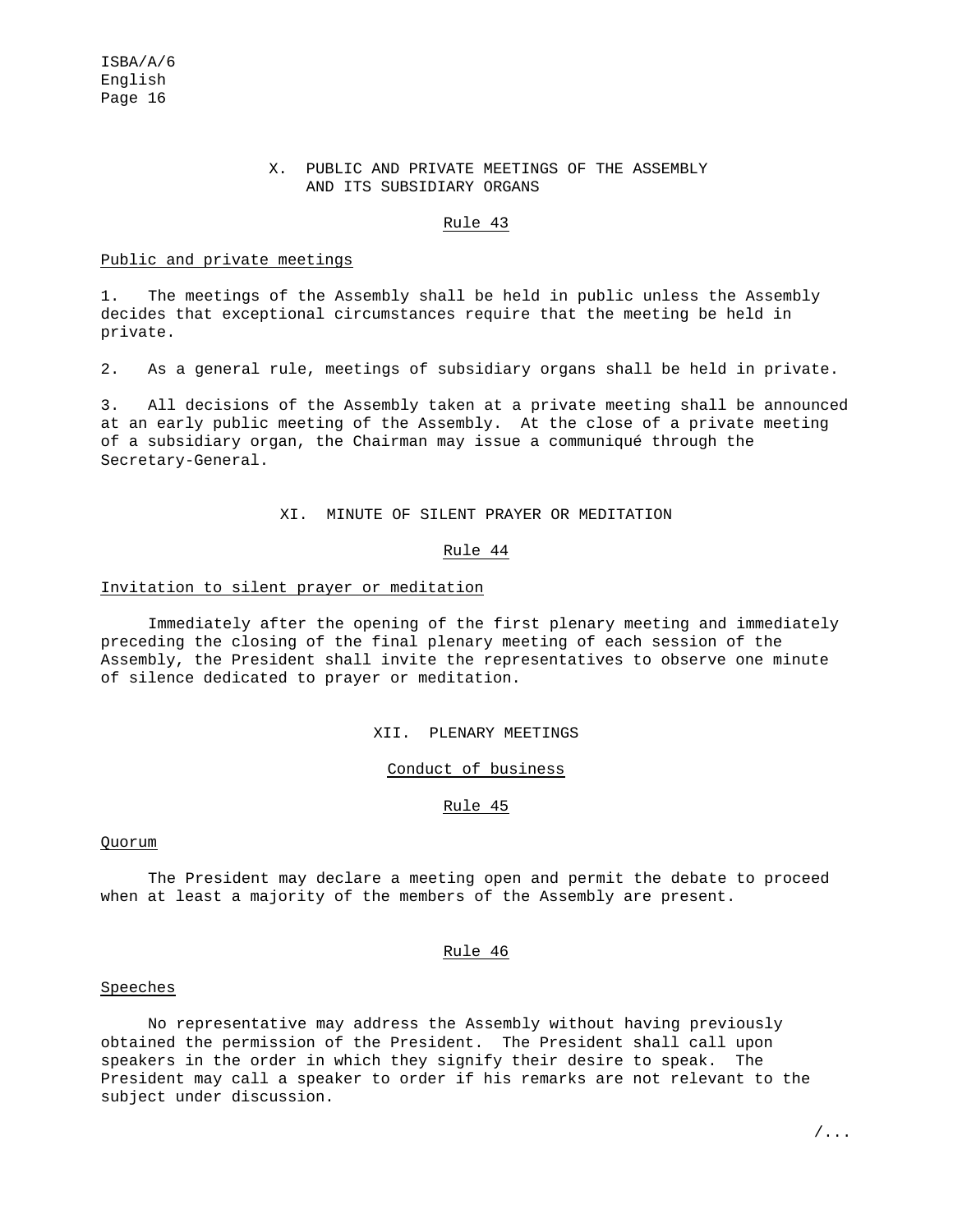#### Rule 47

#### Precedence

The Chairman of a subsidiary organ may be accorded precedence for the purpose of explaining the conclusions arrived at by that organ.

#### Rule 48

#### Statement by the Secretariat

The Secretary-General or a member of the Secretariat designated by him as his representative may at any time make either oral or written statements to the Assembly concerning any question under consideration by it.

## Rule 49

#### Points of order

During the discussion of any matter, a representative of a member of the Assembly may rise to a point of order, and the point of order shall be immediately decided by the President in accordance with these rules of procedure. A representative of a member of the Assembly may appeal against the ruling of the President. The appeal shall be immediately put to the vote, and the President's ruling shall stand unless overruled by a majority of the members of the Assembly present and voting. A representative rising to a point of order may not speak on the substance of the matter under discussion.

#### Rule 50

## Time-limit on speeches

The Assembly may limit the time to be allowed to each speaker and the number of times each representative may speak on any question. Before a decision is taken, two representatives of members of the Assembly may speak in favour of, and two against, a proposal to set such limits. When the debate is limited and a representative exceeds his allotted time, the President shall call him to order without delay.

#### Rule 51

#### Closing of list of speakers, right of reply

During the course of the debate, the President may announce the list of speakers and, with the consent of the Assembly, declare the list closed. He may, however, accord the right of reply to any representative if a speech delivered after he has declared the list closed makes this desirable.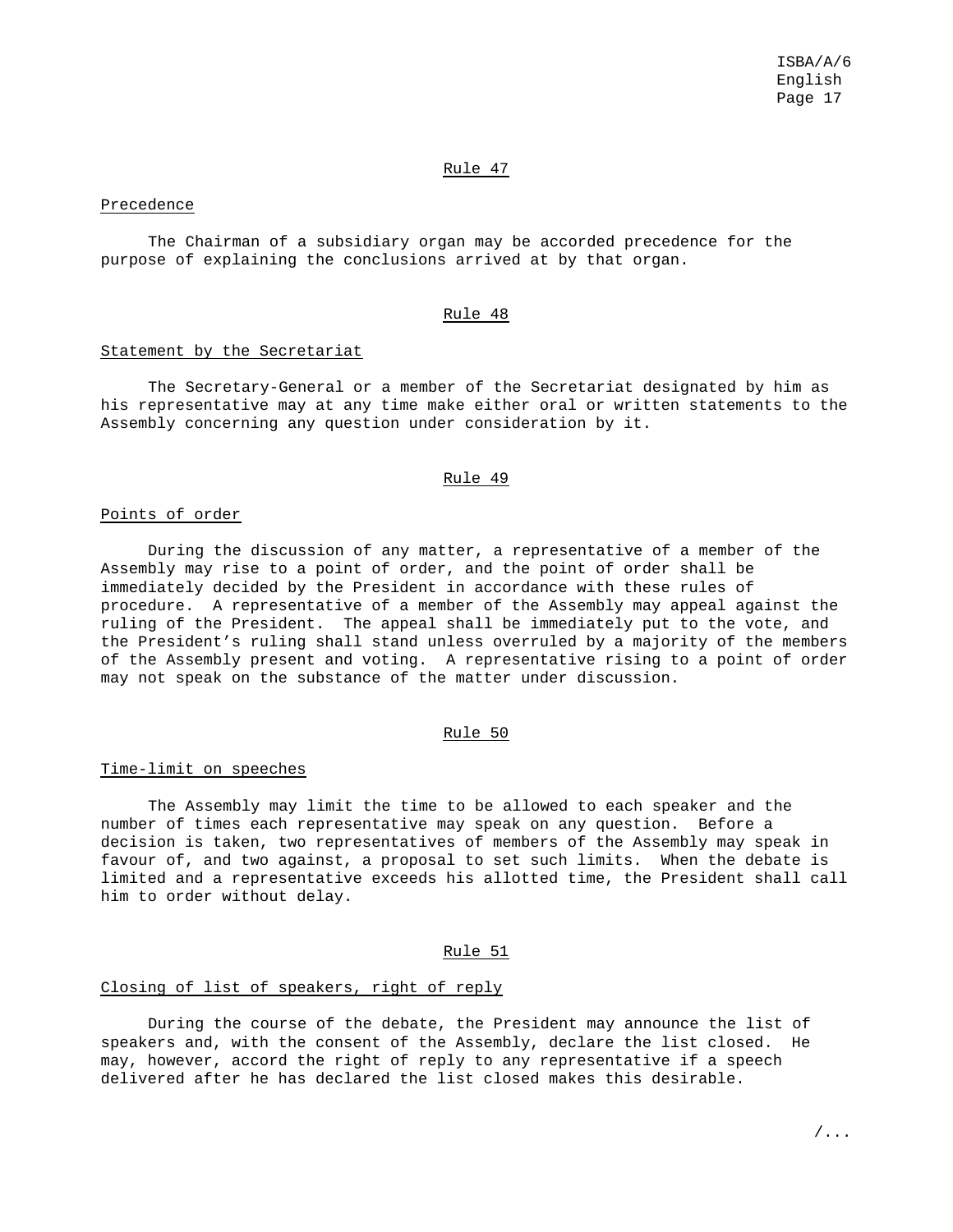## Rule 52

## Adjournment of debate

During the discussion of any matter, a representative of a member of the Assembly may move the adjournment of the debate on the item under discussion. In addition to the proposer of the motion, two representatives of members of the Assembly may speak in favour of, and two against, the motion, after which the motion shall be immediately put to the vote. The President may limit the time to be allowed to speakers under this rule.

## Rule 53

#### Closure of debate

A representative of a member of the Assembly may at any time move the closure of the debate on the question under discussion, whether or not any other representative has signified his wish to speak. Permission to speak on the motion shall be accorded only to two representatives of members of the Assembly opposing the closure, after which the motion shall be immediately put to the vote. If the Assembly is in favour of the closure, the President shall declare the closure of the debate. The President may limit the time to be allowed to speakers under this rule.

## Rule 54

#### Suspension or adjournment of the meeting

During the discussion of any matter, a representative of a member of the Assembly may move the suspension or the adjournment of the meeting. Such motions shall not be debated, but shall be immediately put to the vote. The President may limit the time to be allowed to the speaker moving the suspension or adjournment of the meeting.

#### Rule 55

#### Order of procedural motions

Subject to rule 49, the following motions shall have precedence in the following order over all other proposals or motions before the meeting:

- (a) To suspend the meeting;
- (b) To adjourn the meeting;
- (c) To adjourn the debate on the item under discussion;
- (d) To close the debate on the item under discussion.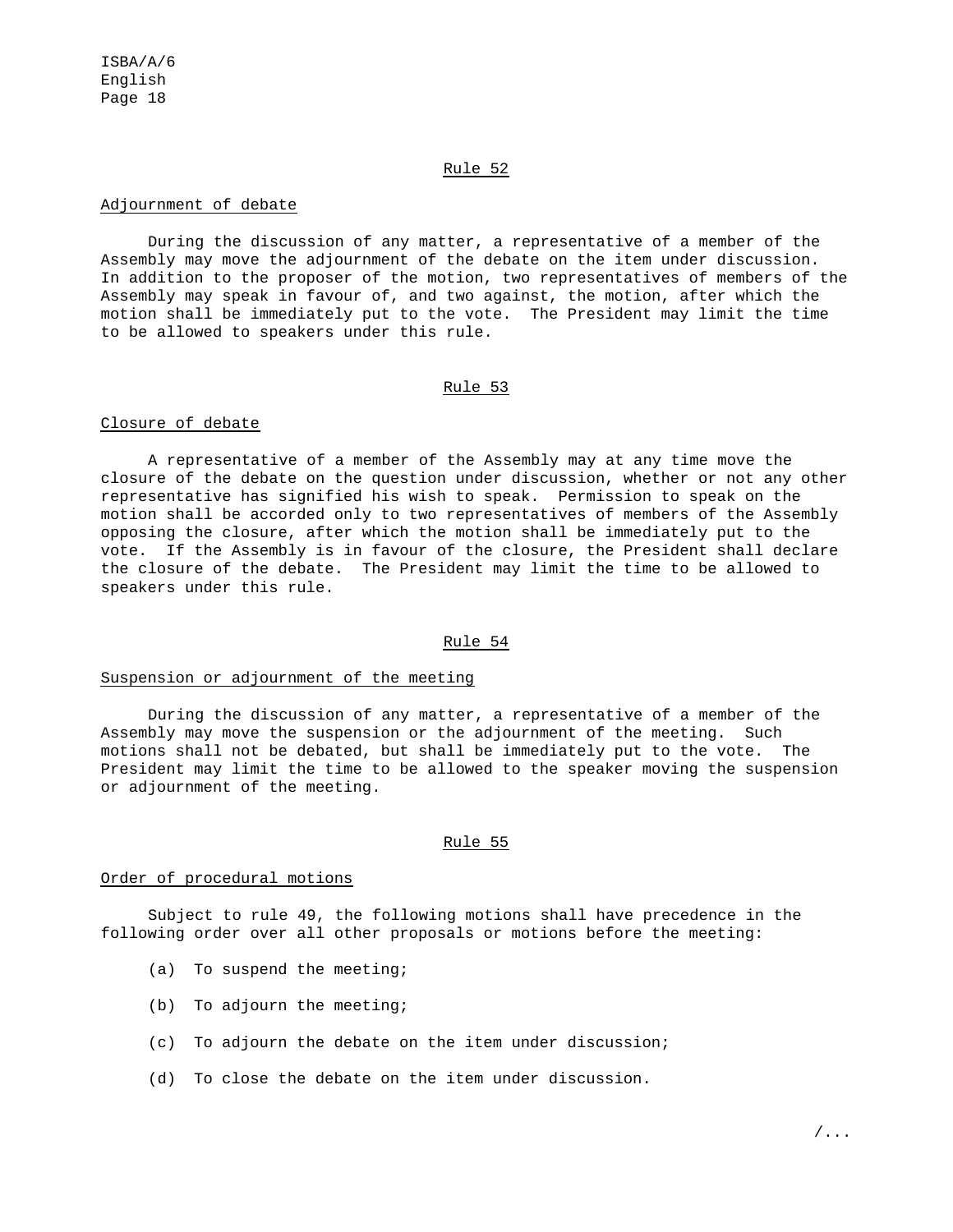## Rule 56

#### Proposals and amendments

Proposals and amendments shall normally be submitted in writing to the Secretary-General, who shall circulate copies to the delegations. As a general rule, no proposal shall be discussed or put to the vote at any meeting of the Assembly unless copies of it have been circulated to all delegations in the languages of the Assembly not later than the day preceding the meeting. The President may, however, permit the discussion and consideration of amendments, or of motions as to procedure, even though such amendments and motions have not been circulated or have only been circulated the same day.

#### Rule 57

## Decisions on competence

Subject to rule 55, any motion calling for a decision on the competence of the Assembly to adopt a proposal submitted to it shall be put to the vote before a vote is taken on the proposal in question.

## Rule 58

#### Withdrawal of motions

A motion may be withdrawn by its proposer at any time before voting on it has commenced, provided that the motion has not been amended. A motion thus withdrawn may be reintroduced by any member.

#### Rule 59

#### Reconsideration of proposals

When a proposal has been adopted or rejected, it may not be reconsidered at the same session unless the Assembly, by a two-thirds majority of the members of the Assembly present and voting, so decides. Permission to speak on a motion to reconsider shall be accorded only to two representatives of members of the Assembly opposing the motion, after which it shall be immediately put to the vote.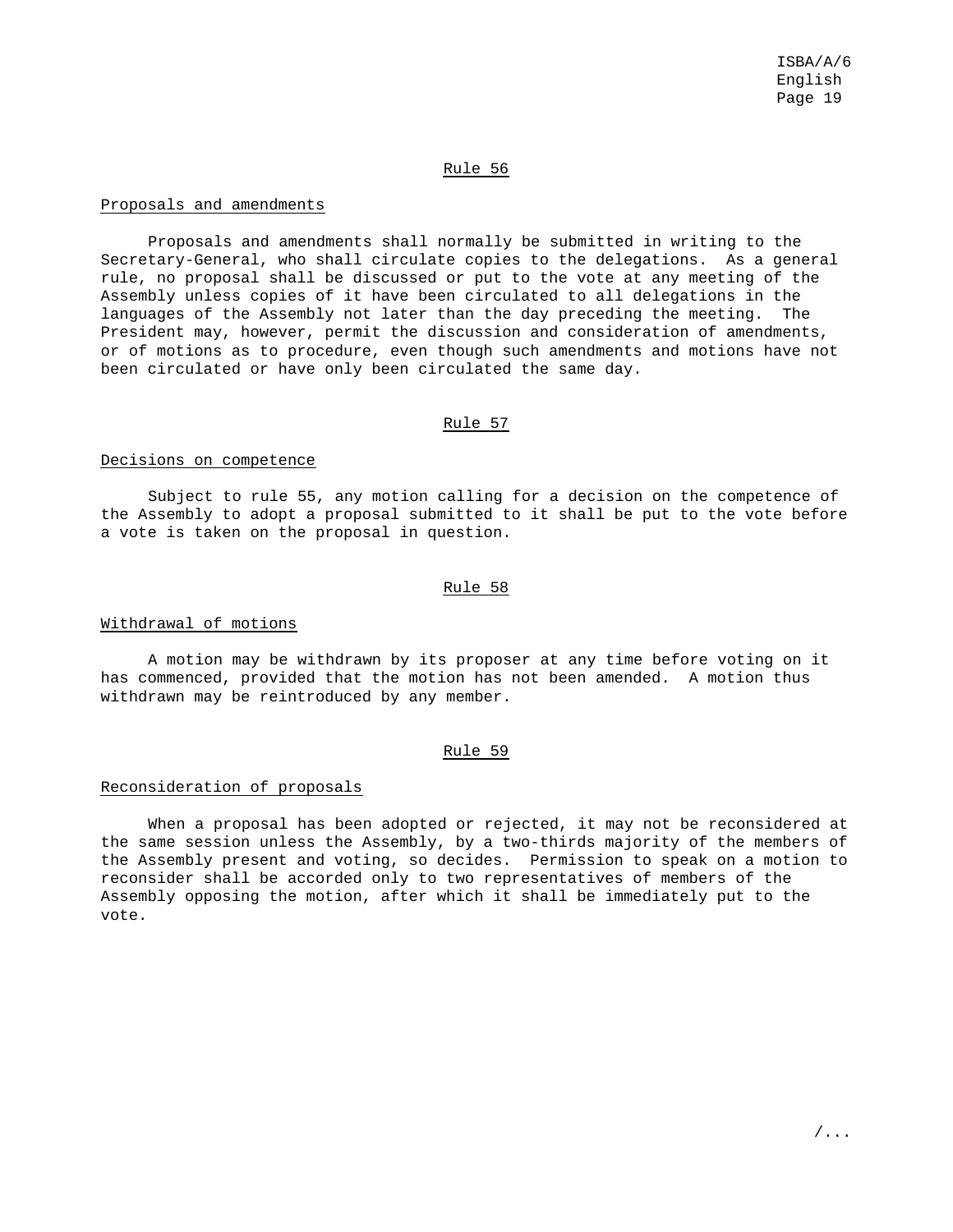#### XIII. DECISION-MAKING

## Rule 60

#### Voting rights

Each member of the Assembly shall have one vote. Participation in decision-making by entities referred to in article 305, paragraph 1 (f), of the United Nations Convention on the Law of the Sea shall be in accordance with Annex IX of the Convention.

## Rule 61

## Decision-making

1. As a general rule, decision-making in the Assembly should be by consensus.

2. If all efforts to reach a decision by consensus have been exhausted, decisions by voting in the Assembly on questions of procedure shall be taken by a majority of members present and voting, and decisions on questions of substance shall be taken by a two-thirds majority of members present and voting, as provided for in article 159, paragraph 8, of the Convention.

3. Decisions of the Assembly on any matter for which the Council also has competence or on any administrative, budgetary or financial matter shall be based on the recommendations of the Council. If the Assembly does not accept the recommendation of the Council on any matter, it shall return the matter to the Council for further consideration. The Council shall reconsider the matter in the light of the views expressed by the Assembly.

4. Decisions by the Assembly having financial or budgetary implications shall be based on the recommendations of the Finance Committee.

## Rule 62

#### Decisions on amendments to proposals relating to questions of substance

Decisions of the Assembly on amendments to proposals relating to questions of substance, and on parts of such proposals put to the vote separately, shall be made by a two-thirds majority of the members of the Assembly present and voting, provided that such majority includes a majority of the members participating in the session.

#### Rule 63

#### Use of terms

1. For the purpose of these rules, the phrase "members of the Assembly present and voting" means members of the Assembly present and casting an affirmative or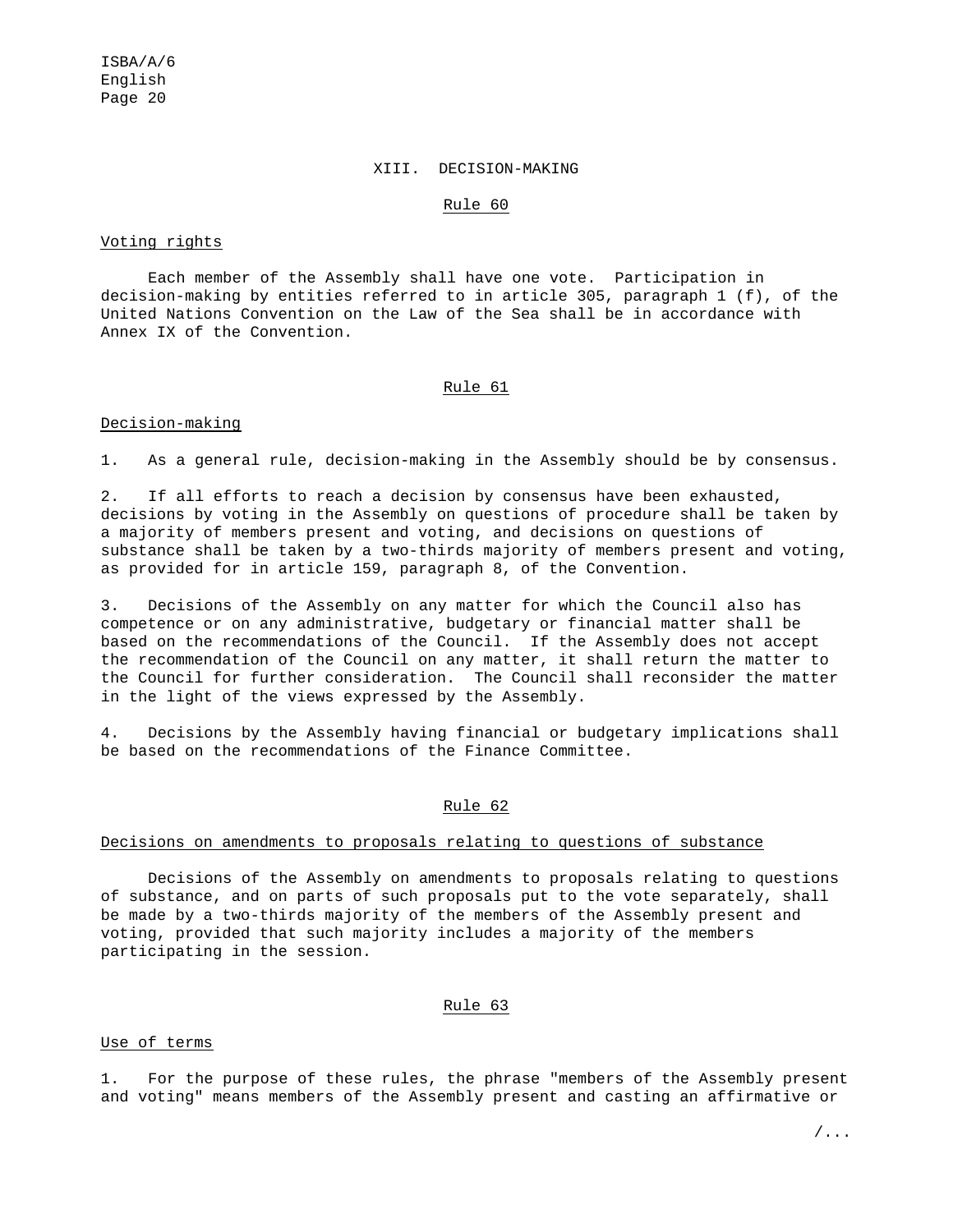negative vote. Members of the Assembly who abstain from voting shall be considered as not voting.

2. Subject to the provisions of rules 23 to 26 and without prejudice to the powers and functions of the Credentials Committee, the term "members of the Assembly participating" in relation to any particular session of the Assembly means any member of the Assembly whose representatives have registered with the Secretariat as participating in that session and which has not subsequently notified the Secretariat of its withdrawal from that session or part of it. The Secretariat shall keep a register for this purpose.

## Rule 64

## Deferment of voting on questions of substance coming up for voting for the first time

When a question of substance comes up for voting for the first time, the President may, and shall, if requested by at least one fifth of the members of the Assembly, defer the issue of taking a vote on that question for a period not exceeding five calendar days. This rule may be applied only once to any question, and shall not be applied so as to defer the question beyond the end of the session.

#### Rule 65

#### Deferment of voting upon request for an advisory opinion

Upon a written request addressed to the President and sponsored by at least one fourth of the members of the Assembly for an advisory opinion on the conformity with the United Nations Convention on the Law of the Sea of a proposal before the Assembly on any matter, the Assembly shall request the Seabed Disputes Chamber of the International Tribunal for the Law of the Sea to give an advisory opinion thereon and shall defer voting on that proposal pending receipt of the advisory opinion by the Chamber. If the advisory opinion is not received before the final week of the session in which it is requested, the Assembly shall decide when it will meet to vote upon the deferred proposal.

## Rule 66

#### Method of voting

1. The Assembly shall, in the absence of mechanical means for voting, vote by show of hands or by standing but a representative of any member of the Assembly may request a roll-call. The roll-call shall be taken in the English alphabetical order of the names of the members of the Assembly participating in that session, beginning with the member whose name is drawn by lot by the President. The name of each member of the Assembly shall be called in any roll-call, and one of its representatives shall reply "yes", "no" or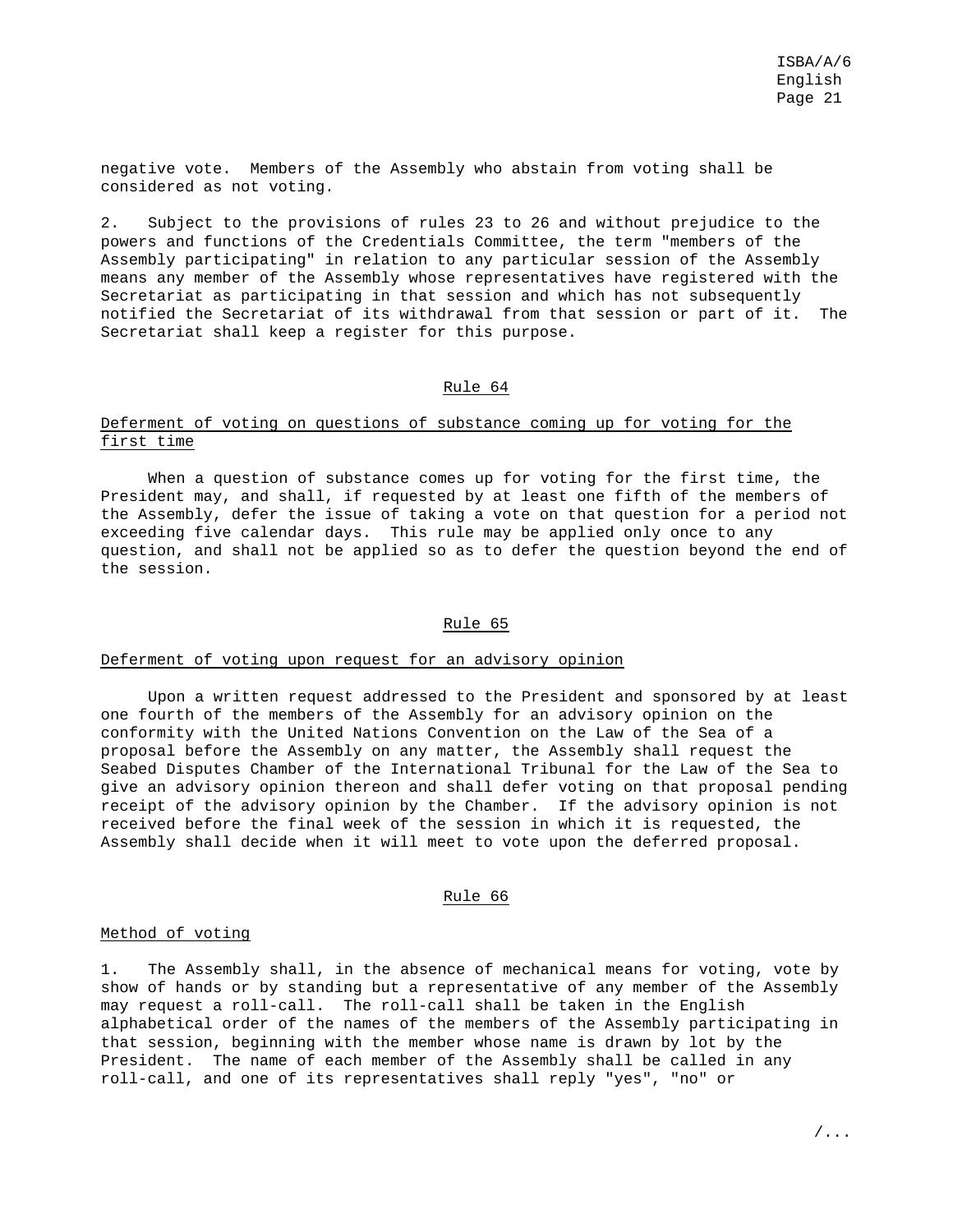"abstention". The result of the voting shall be inserted in the record in the English alphabetical order of the names of the members.

2. When the Assembly votes by mechanical means, a non-recorded vote shall replace a vote by show of hands or by standing and a recorded vote shall replace a roll-call vote. A representative of any member of the Assembly may request a recorded vote. In the case of a recorded vote, the Assembly shall, unless a representative of a member of the Assembly requests otherwise, dispense with the procedure of calling out the names of the members; nevertheless, the result of the voting shall be inserted in the record in the same manner as that of a roll-call vote.

#### Rule 67

#### Conduct during voting

After the President has announced the commencement of voting, no representative of a member of the Assembly may interrupt the voting, except that representatives of members of the Assembly may interrupt on a point of order in connection with the actual conduct of voting.

## Rule 68

## Explanation of vote

Representatives of members of the Assembly may make brief statements consisting solely of explanations of their votes before the voting has commenced or after the voting has been completed. The President may limit the time to be allowed for such statements. The representative of a member of the Assembly sponsoring a proposal or motion shall not speak in explanation of vote thereon, except if it has been amended.

## Rule 69

#### Division of proposals and amendments

A representative of a member of the Assembly may move that parts of a proposal or of an amendment should be voted on separately. If objection is made to the request for division, the motion for division shall be voted upon. Permission to speak on the motion for division shall be given only to two speakers in favour and two speakers against. If the motion for division is carried, those parts of the proposal or of the amendment which are approved shall then be put to the vote as a whole. If all operative parts of the proposal or of the amendment have been rejected, the proposal or the amendment shall be considered to have been rejected as a whole.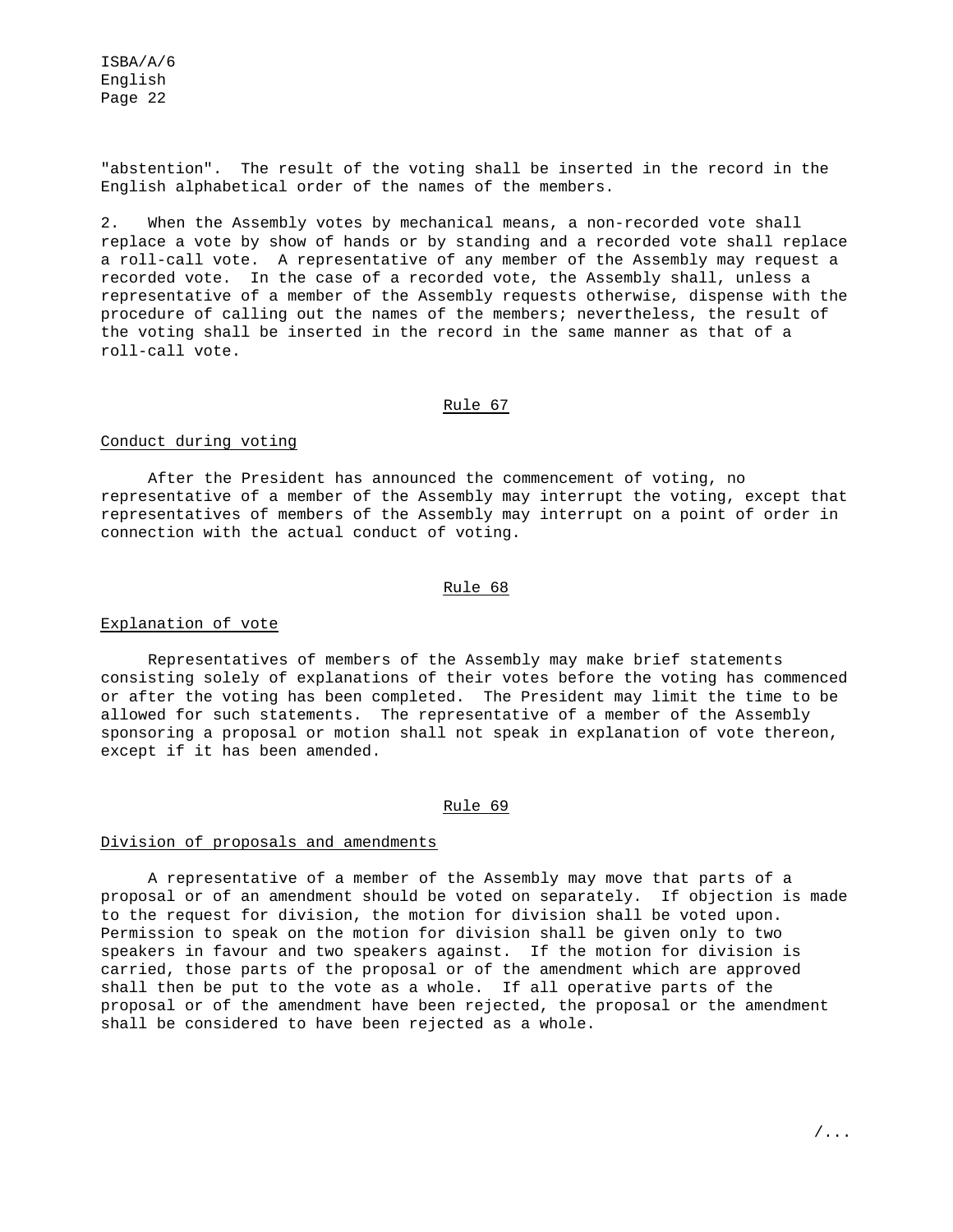#### Rule 70

#### Order of voting on amendments

When an amendment is moved to a proposal, the amendment shall be voted on first. When two or more amendments are moved to a proposal, the Assembly shall first vote on the amendment furthest removed in substance from the original proposal and then on the amendment next furthest removed therefrom, and so on until all the amendments have been put to the vote. Where, however, the adoption of one amendment necessarily implies the rejection of another amendment, the latter amendment shall not be put to the vote. If one or more amendments are adopted, the amended proposal shall then be voted upon. A motion is considered an amendment to a proposal if it merely adds to, deletes from or revises part of the proposal.

## Rule 71

#### Order of voting on proposals

If two or more proposals relate to the same question, the Assembly shall, unless it decides otherwise, vote on the proposals in the order in which they have been submitted. The Assembly may, after each vote on a proposal, decide whether to vote on the next proposal.

## Rule 72

#### Elections

All elections shall be held by secret ballot.

#### Rule 73

#### Restricted balloting for one elective place

1. When one person or a member of the Assembly is to be elected and no candidate obtains in the first ballot the votes of a majority of the members of the Assembly present and voting, a second ballot restricted to the two candidates obtaining the largest number of votes shall be taken. If in the second ballot the votes are equally divided, the President shall decide between the candidates by drawing lots.

2. In the case of a tie in the first ballot among more than two candidates obtaining the largest number of votes, a second ballot shall be held. If on that ballot a tie remains among more than two candidates, the number shall be reduced to two by lot and the balloting, restricted to them, shall continue in accordance with the preceding paragraph.

3. If a two-thirds majority is required, the balloting shall be continued until one candidate secures two thirds of the votes cast; provided that, after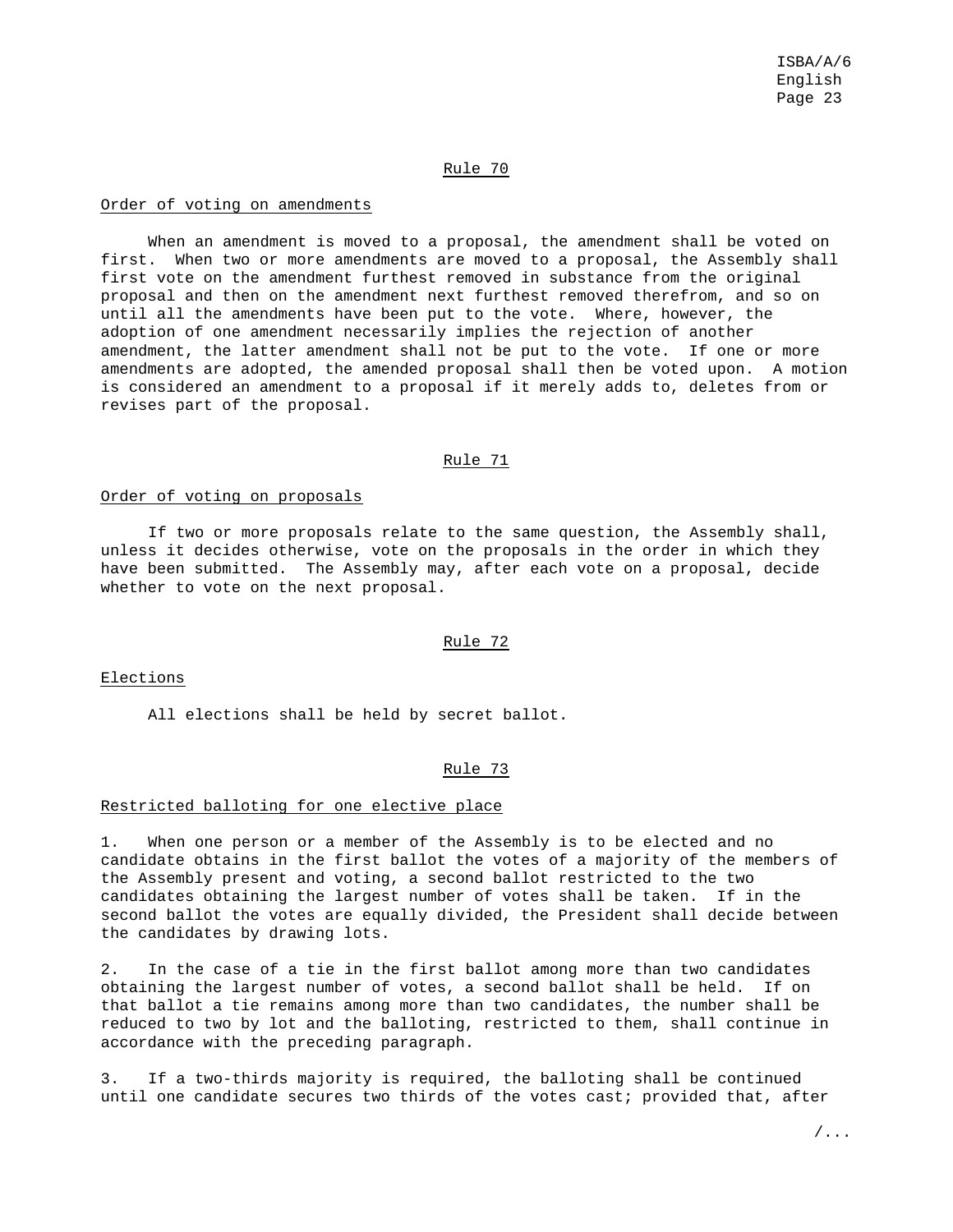the third inconclusive ballot, votes may be cast for any eligible person or member. If three such unrestricted ballots are inconclusive, the next three ballots shall be restricted to the two candidates who obtained the greatest number of votes in the third of the unrestricted ballots, and the following three ballots thereafter shall be unrestricted, and so on until a person or member of the Assembly is elected.

4. The above provisions of this rule shall not prejudice the application of rules 83, 84 and 96.

## Rule 74

#### Restricted balloting for two or more elective places

When two or more elective places are to be filled at one time under the same conditions, those candidates, not exceeding the number of such places, obtaining in the first ballot the majority required shall be elected. If the number of candidates obtaining such a majority is less than the number of persons or members of the Assembly to be elected, there shall be additional ballots to fill the remaining places, the voting being restricted to the candidates obtaining the greatest number of votes in the previous ballot to a number not more than twice the places remaining to be filled; provided that, after the third inconclusive ballot, votes may be cast for any eligible person or member of the Assembly. If three such unrestricted ballots are inconclusive, the next three ballots shall be restricted to the candidates who obtained the greatest number of votes in the third of the unrestricted ballots, to a number not more than twice the places remaining to be filled, and the following three ballots thereafter shall be unrestricted, and so on until all the places have been filled. The above provisions of this rule shall not prejudice the application of rules 83, 84 and 96.

#### Rule 75

#### Equally divided votes on matters other than elections

If a vote is equally divided on matters other than elections, a second vote shall be taken at a subsequent meeting which shall be held within 48 hours of the first vote; and it shall be expressly mentioned in the agenda that a second vote will be taken on the matter in question. If this vote also results in equality, the proposal shall be regarded as rejected.

#### XIV. SUBSIDIARY ORGANS

#### Rule 76

#### Establishment

The Assembly may establish such subsidiary organs as it finds necessary for the exercise of its functions.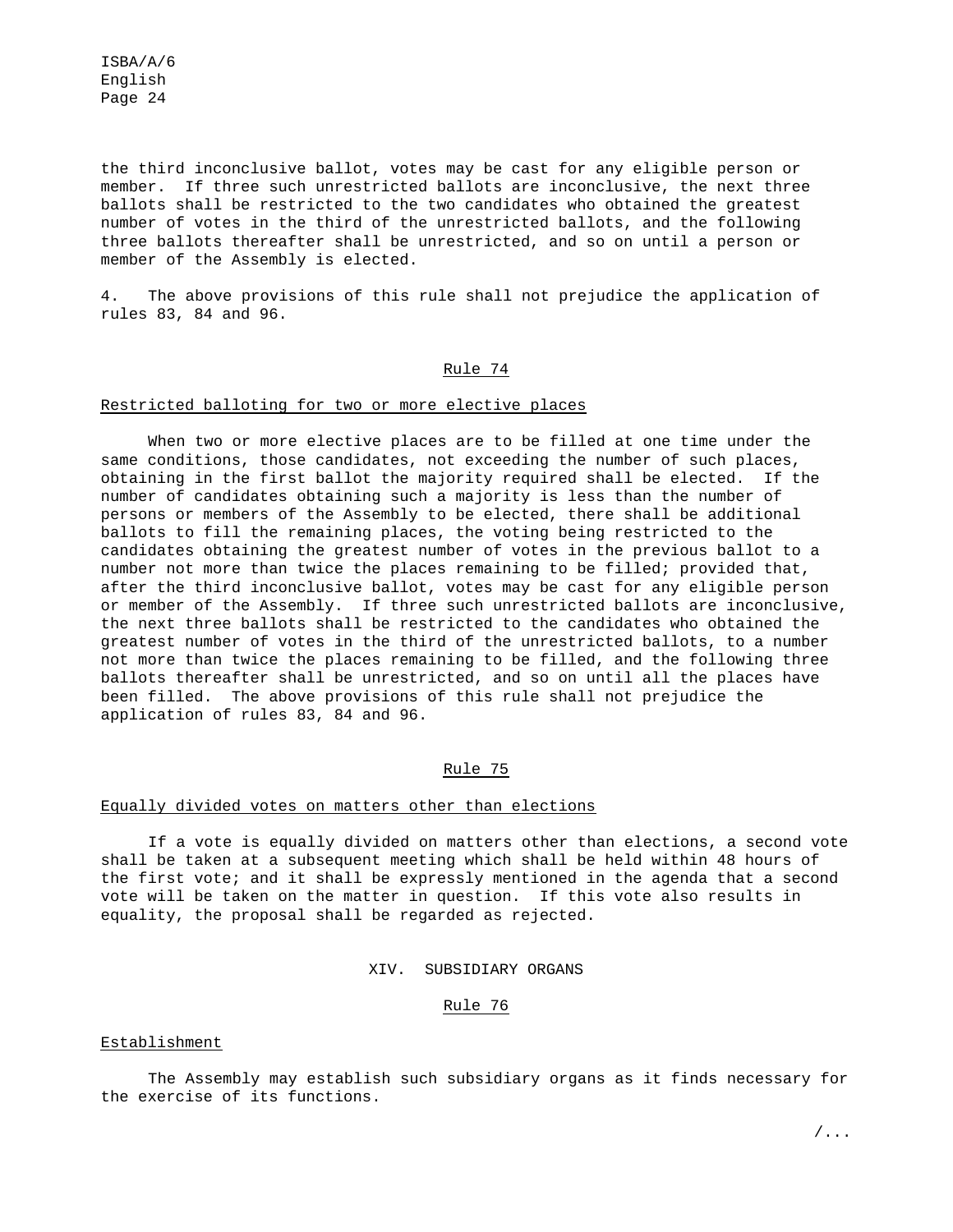#### Rule 77

#### Composition

In the composition of subsidiary organs due account shall be taken of the principle of equitable geographical distribution and of special interests and the need for members qualified and competent in the relevant technical questions dealt with by such organs.

## Rule 78

#### Statements by non-members of a subsidiary organ

Any member of the Assembly that is not a member of a subsidiary organ shall have the right to explain its views to that organ when a matter particularly affecting it is under consideration.

#### Rule 79

#### Officers, conduct of business and voting

The rules relating to officers, conduct of business and voting of the Assembly apply, mutatis mutandis, to the proceedings of subsidiary organs except that the Chairman of a subsidiary organ may exercise the right to vote.

#### XV. SUSPENSION OF RIGHTS

#### Rule 80

#### Suspension of the exercise of voting rights

A member of the Assembly which is in arrears in the payment of its financial contributions to the Authority shall have no vote if the amount of its arrears equals or exceeds the amount of the contributions due from it for the preceding two full years. The Assembly may, nevertheless, permit such a member of the Assembly to vote if it is satisfied that the failure to pay is due to conditions beyond the control of the member.

## Rule 81

#### Suspension of the exercise of rights and privileges of membership

1. A member of the Authority which has grossly and persistently violated the provisions of Part XI of the United Nations Convention on the Law of the Sea may be suspended from the exercise of the rights and privileges of membership by the Assembly upon the recommendation of the Council.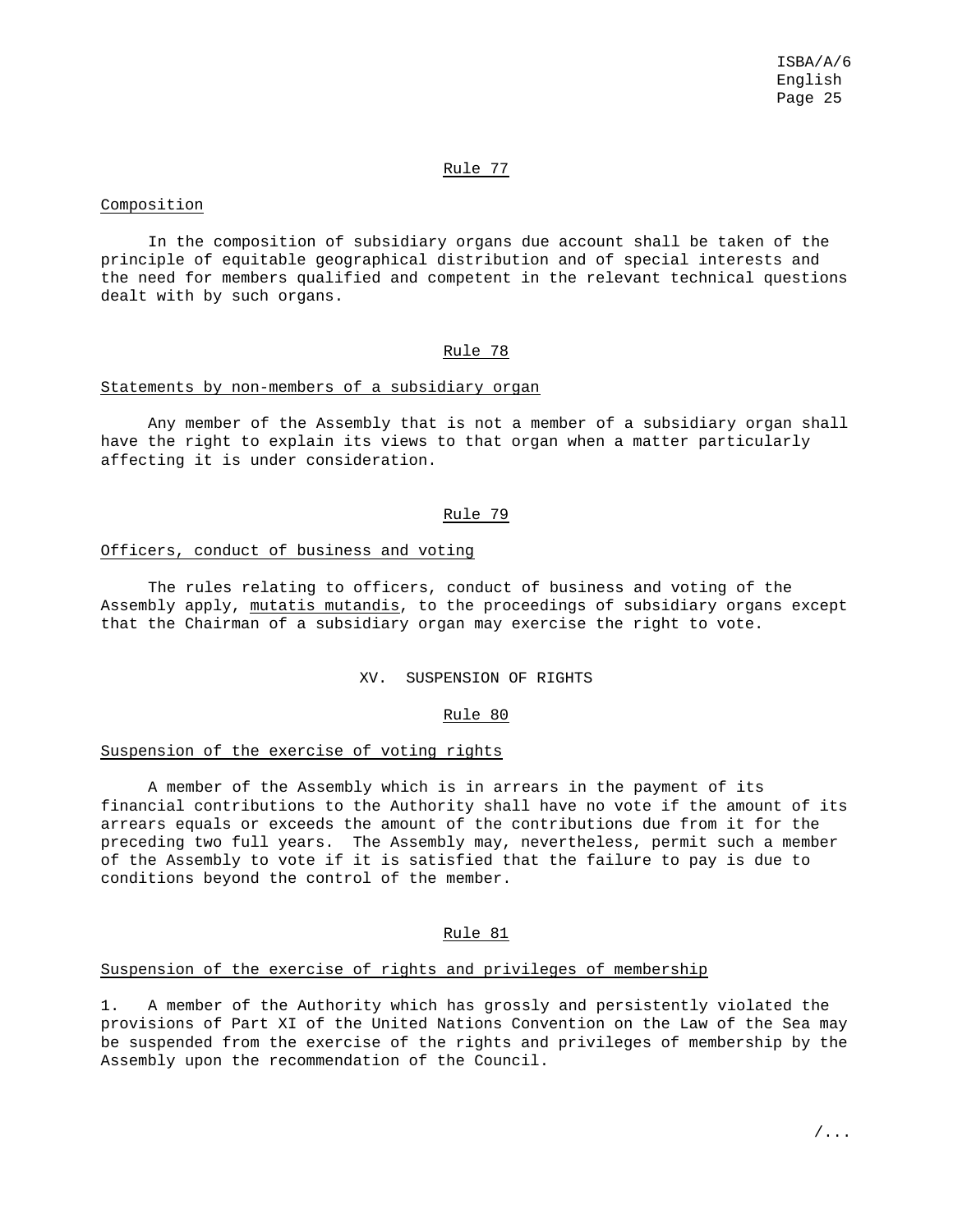2. No action may be taken under paragraph 1 until the Seabed Disputes Chamber of the International Tribunal for the Law of the Sea has found that a member of the Authority has grossly and persistently violated the provisions of Part XI of the Convention.

#### XVI. OBSERVERS

#### Rule 82

1. The following may participate as observers in the Assembly:

(a) States and entities referred to in article 305 of the United Nations Convention on the Law of the Sea which are not members of the Authority;

(b) National liberation movements which in their respective regions are recognized by the Organization of African Unity or by the League of Arab States;

(c) Observers to the Third United Nations Conference on the Law of the Sea who have signed the Final Act and who are not referred to in article 305, paragraph  $1$  (c), (d), (e) and (f), of the United Nations Convention on the Law of the Sea;

(d) The United Nations, its specialized agencies, the International Atomic Energy Agency and other intergovernmental organizations invited by the Assembly;

(e) Non-governmental organizations with which the Secretary-General has entered into arrangements in accordance with article 169, paragraph 1, of the United Nations Convention on the Law of the Sea, and other non-governmental organizations invited by the Assembly which have demonstrated their interest in matters under the consideration by the Assembly.

2. Observers referred to in paragraph 1 (a), (b) and (c) of this rule may participate subject to the provisions of these rules in the deliberations of the Assembly and its subsidiary organs but shall not be entitled to participate in the taking of decisions.

3. Observers referred to in paragraph 1 (d) of this rule may participate in the deliberations of the Assembly upon the invitation of the President on questions within the scope of their competence.

4. Written statements submitted by observers referred to in paragraph 1 (d) of this rule shall be distributed by the Secretariat to the members of the Assembly.

5. Observers referred to in paragraph 1 (e) of this rule may sit at public meetings of the Assembly, and upon the invitation of the President and subject to the approval by the Assembly may make oral statements on questions within the scope of their activities.

6. Written statements submitted by observers referred to in paragraph 1 (e) of this rule within the scope of their activities which are relevant to the work of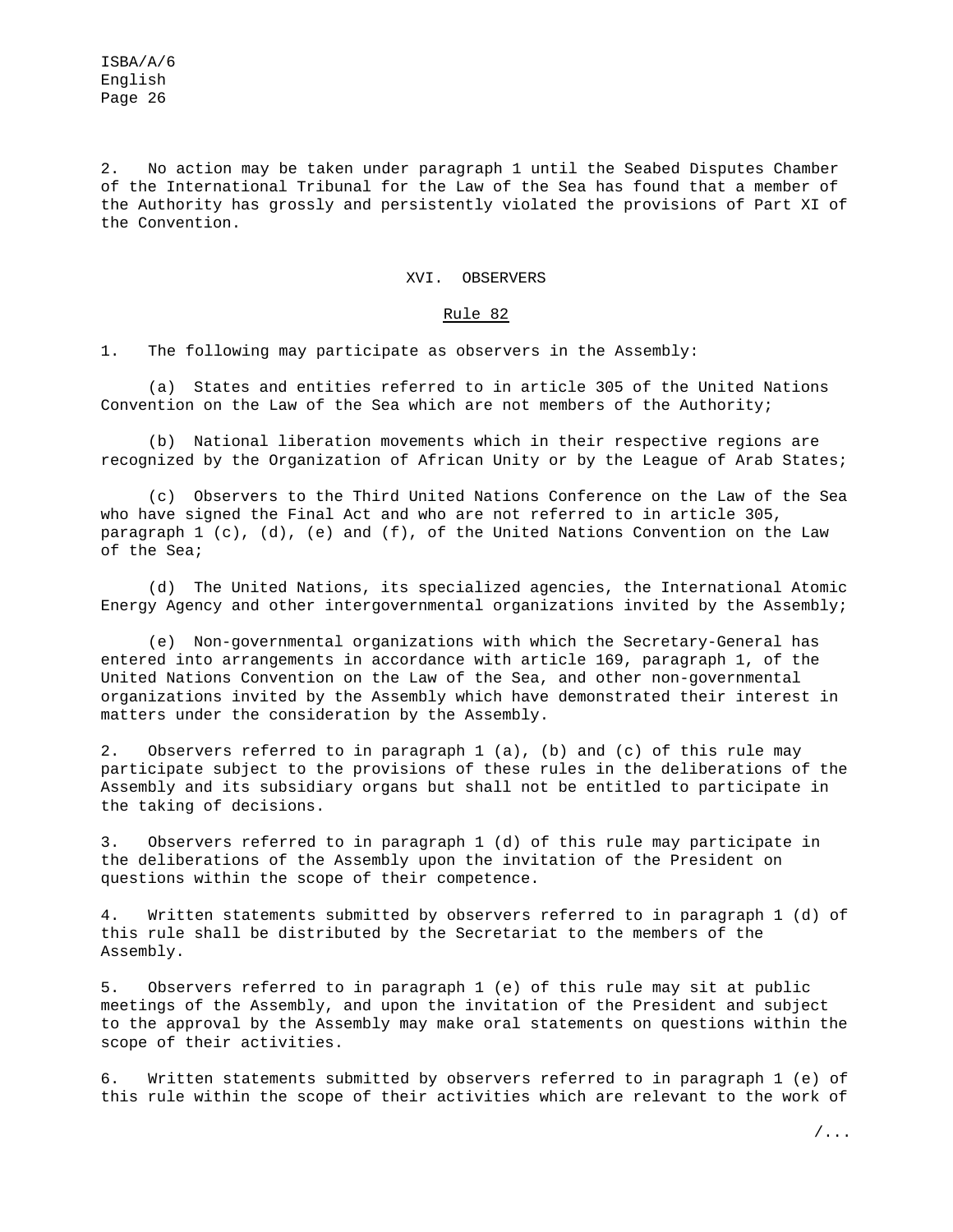the Assembly should be made available by the Secretariat in the quantities and in the languages in which the statements are submitted.

#### XVII. ELECTIONS TO ORGANS

#### Members of the Council

#### Rule 83

#### Nominations

1. Before electing the members of the Council, the Assembly shall establish lists of countries fulfilling the criteria for membership in the groups of States referred to in rule 84 (a) to (d). If a State fulfils the criteria for membership in more than one group it will be included in the lists of all relevant groups but it may only be proposed by one group for election to the Council and it shall represent only that group in voting in the Council.

2. Each group of States referred to in rule 84 (a) to (d) shall be represented in the Council by those members nominated by that group. Each group shall nominate only as many candidates as the number of seats required to be filled by that group. When the number of potential candidates in each of the groups referred to in rule 84 (a) to (e) exceeds the number of seats available in each of those respective groups, as a general rule, the principle of rotation shall apply. States members of each of those groups shall determine how this principle shall apply in those groups.

#### Rule 84

#### Elections

The Council shall consist of 36 members of the Authority elected by the Assembly in the following order:

(a) Four members from among those States Parties which, during the last five years for which statistics are available, have either consumed more than 2 per cent in value terms of total world consumption or have had net imports of more than 2 per cent in value terms of total world imports of the commodities produced from the categories of minerals to be derived from the Area, provided that the four members shall include one State from the Eastern European region having the largest economy in that region in terms of gross domestic product and the State, on the date of entry into force of the Convention, having the largest economy in terms of gross domestic product, if such States wish to be represented in this group;

(b) Four members from among the eight States Parties which have made the largest investments in preparation for and in the conduct of activities in the Area, either directly or through their nationals;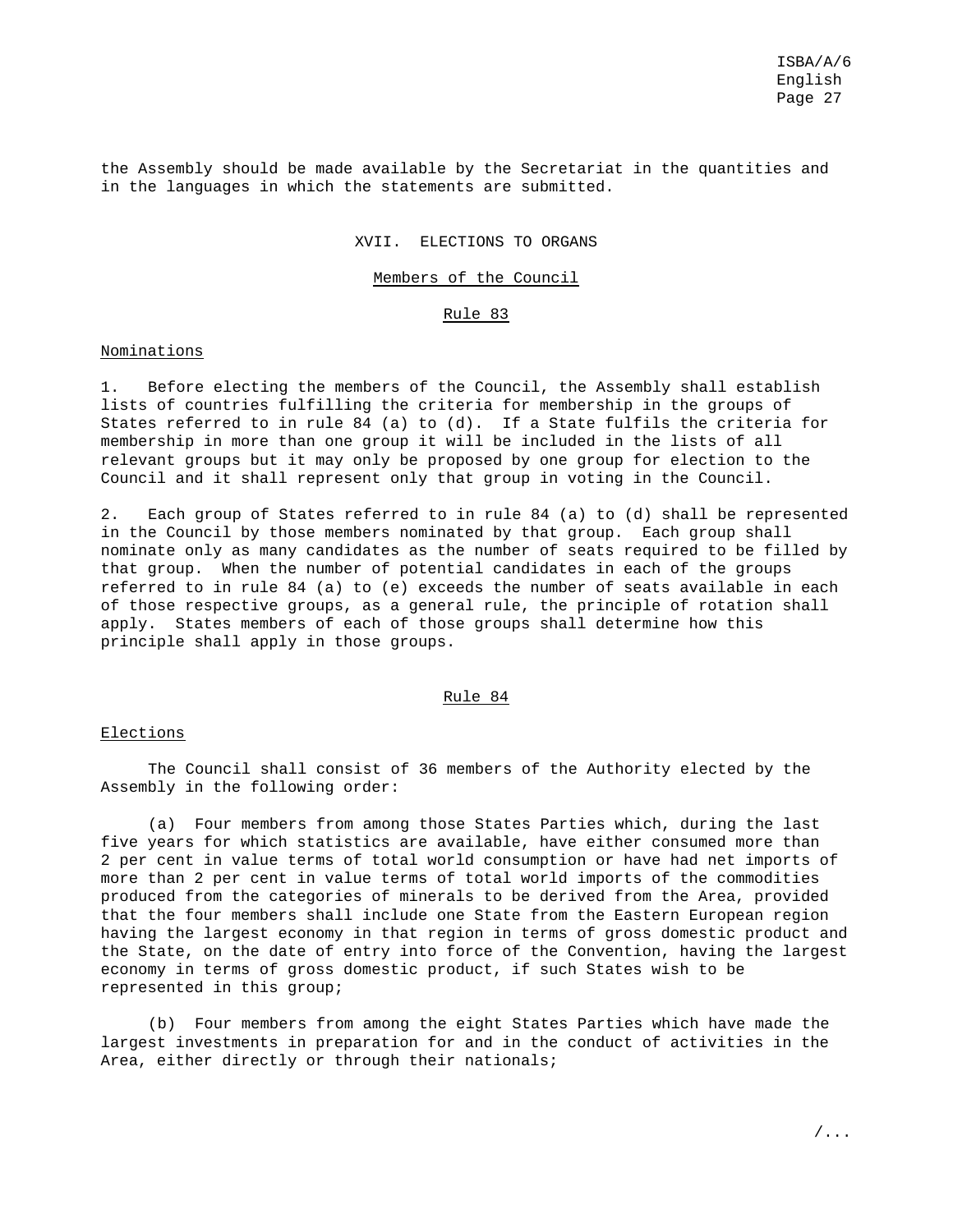(c) Four members from among States Parties which, on the basis of production in areas under their jurisdiction, are major net exporters of the categories of minerals to be derived from the Area, including at least two developing States whose exports of such minerals have a substantial bearing upon their economies;

(d) Six members from among developing States Parties, representing special interests. The special interests to be represented shall include those of States with large populations, States which are land-locked or geographically disadvantaged, island States, States which are major importers of the categories of minerals to be derived from the Area, States which are potential producers of such minerals and least developed States;

(e) Eighteen members elected according to the principle of ensuring an equitable geographical distribution of seats in the Council as a whole, provided that each geographical region shall have at least one member elected under this subparagraph. For this purpose, the geographical regions shall be Africa, Asia, Eastern Europe, Latin America and the Caribbean and Western Europe and Others.

#### Rule 85

#### Terms of office

Each member of the Council shall be elected for four years. At the first election, however, the term of one half of the members of each group referred to in rule 84 shall be for two years. Determination of the members whose terms are to expire at the end of two years shall, as a general rule, be left to the agreement of each group. If no agreement can be reached, the members whose terms are to expire at the end of two years shall be chosen by lot to be drawn by the President of the Assembly immediately after the first election.

## Rule 86

## Eligibility for re-election

Members of the Council shall be eligible for re-election, but due regard should be paid to the desirability of rotation of membership. Members of the Council which were elected upon the nomination by one of the groups referred to in rule 84 (a) to (d) but which fulfil the criteria for membership in other groups, may be re-elected to the Council upon the nomination by one of those groups.

#### Rule 87

## By-elections

Should a member cease to belong to the Council before its term of office expires, a by-election shall be held separately at the next session of the Assembly to elect a member for the unexpired term.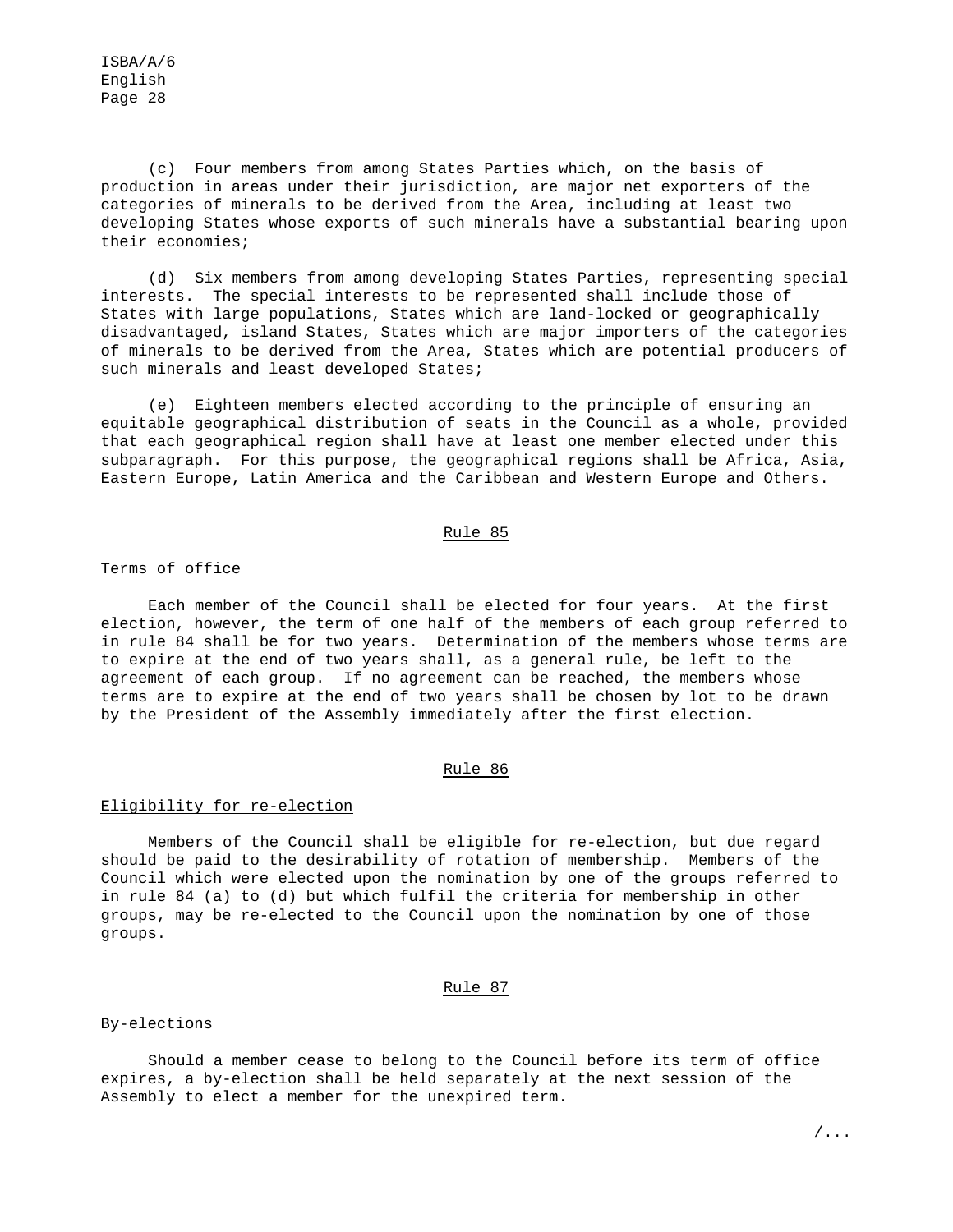#### The Secretary-General of the Authority

## Rule 88

#### Election of the Secretary-General

The Secretary-General shall be elected for four years by the Assembly from among the candidates proposed by the Council and may be re-elected.

## The Enterprise 2/

## Rule 89

#### Elections

1. The Assembly shall elect, upon the recommendation of the Council, the fifteen members of the Governing Board of the Enterprise.

2. In the election of the members of the Board, due regard shall be paid to the principle of equitable geographical distribution. In submitting nominations of candidates for election to the Board, members of the Authority shall bear in mind the need to nominate candidates of the highest standard of competence, with qualifications in relevant fields, so as to ensure the viability and success of the Enterprise.

#### Rule 90

## Terms of office

1. Members of the Board shall be elected for four years and may be re-elected; due regard shall be paid to the principle of rotation of membership.

2. Members of the Board shall continue in office until their successors are elected.

<sup>2/</sup> According to the Agreement relating to the implementation of Part XI of the United Nations Convention on the Law of the Sea, the Secretariat of the Authority shall perform the functions of the Enterprise until it begins to operate independently of the Secretariat. Upon the approval of a plan of work for exploitation for an entity other than the Enterprise, or upon receipt by the Council of an application for a joint-venture operation with the Enterprise, the Council shall take up the issue of the functioning of the Enterprise independently of the Secretariat of the Authority. If joint-venture operations with the Enterprise accord with sound commercial principles, the Council shall issue a directive pursuant to article 170, paragraph 2, of the Convention providing for such independent functioning.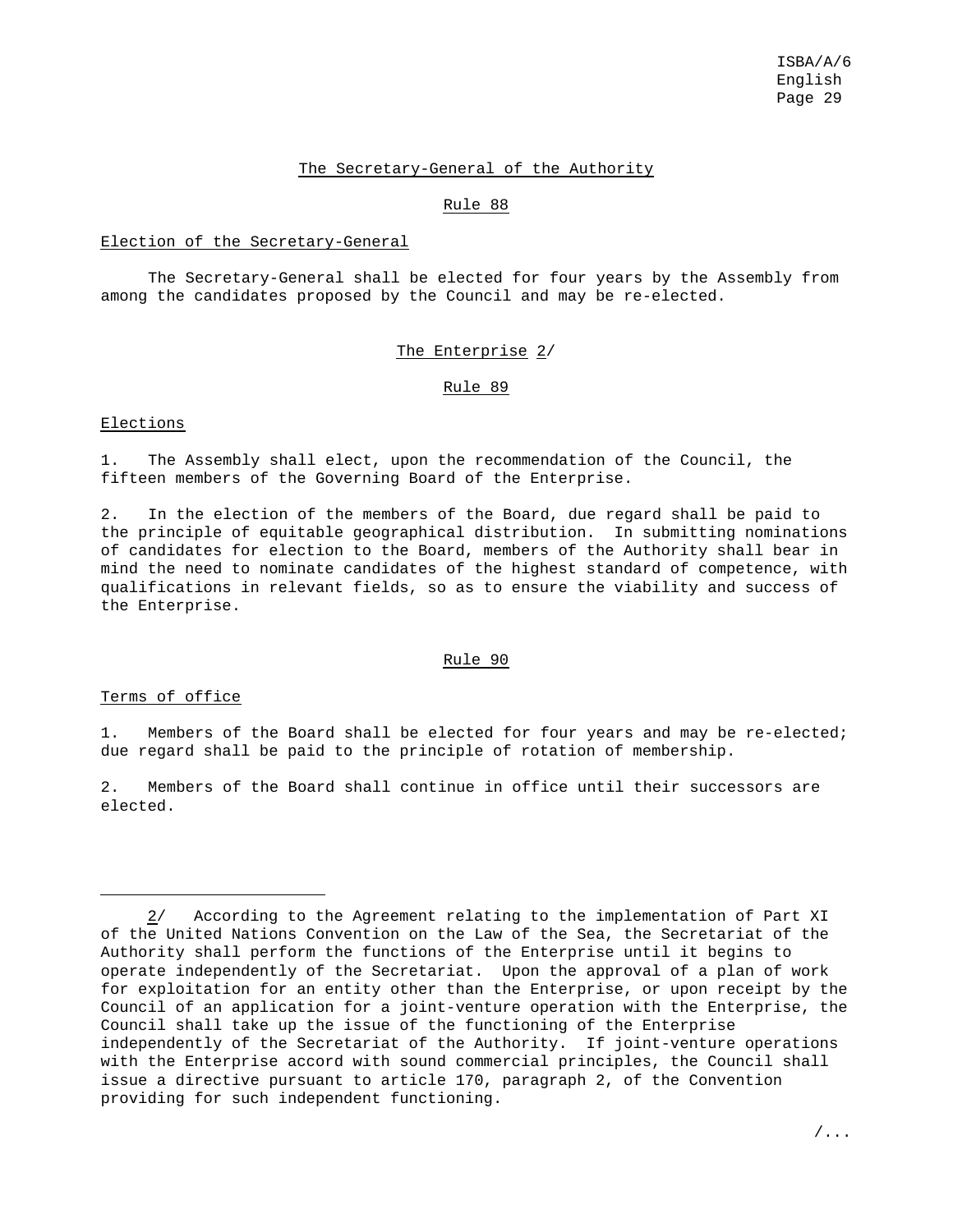#### Rule 91

## By-elections

If the office of a member of the Board becomes vacant, the Assembly shall, in accordance with rule 89, elect a new member for the remainder of his predecessor's term.

## Rule 92

#### The Director-General of the Enterprise

The Assembly shall, upon the recommendation of the Council and the nomination of the Governing Board, elect the Director-General of the Enterprise, who shall not be a member of the Board. The Director-General shall hold office for a fixed term, not exceeding five years, and may be re-elected for further terms.

#### XVIII. ADMINISTRATIVE AND BUDGETARY QUESTIONS

#### Rule 93

## Proposed annual budget

The Assembly shall consider and approve the proposed annual budget of the Authority submitted by the Council taking into account the recommendations of the Finance Committee.

## Rule 94

## Financial implications of resolutions

No resolution involving expenditure shall be recommended for approval by the Assembly unless it is accompanied by an estimate of expenditures prepared by the Secretary-General and any recommendations of the Finance Committee.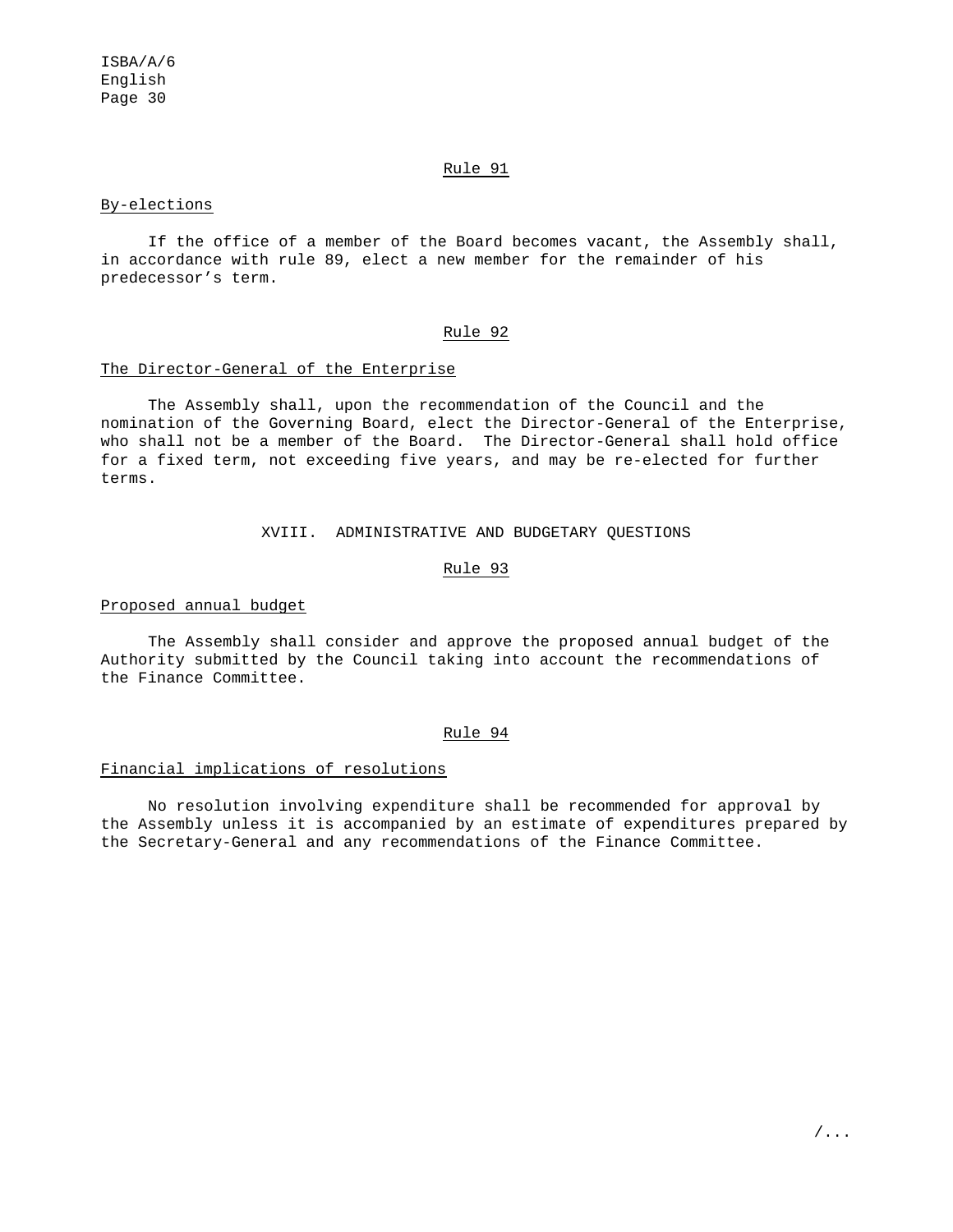## Rule 95 3/

## **Contributions**

The Assembly shall assess the contributions of members of the Authority to the administrative budget of the Authority in accordance with an agreed scale of assessment based upon the scale used for the regular budget of the United Nations until the Authority shall have sufficient income from other sources to meet its administrative expenses.

## XIX. FINANCE COMMITTEE

#### Rule 96

#### Finance Committee

1. The Assembly shall elect 15 members of the Finance Committee from the candidates nominated by the States Parties by taking into due account the need for equitable geographical distribution and the representation of special interests. Members of the Finance Committee shall have appropriate qualifications relevant to financial matters.

2. Candidates for the election to the Finance Committee shall be nominated by the States Parties. They shall be of the highest standards of competence and integrity.

3. No two members of the Finance Committee shall be nationals of the same State Party.

4. Each group of States referred to in rule 84 (a) to (d) shall be represented on the Finance Committee by at least one member. Until the Authority has sufficient funds other than assessed contributions to meet its administrative expenses, the membership of the Finance Committee shall include representatives of the five largest financial contributors to the administrative budget of the Authority. Thereafter, the election of one member from each group shall be on the basis of nomination by the members of the respective group, without prejudice to the possibility of further members being elected from each group.

5. Members of the Finance Committee shall hold office for a term of five years. They shall be eligible for re-election for a further term.

<sup>3/</sup> According to the Agreement relating to the implementation of Part XI of the United Nations Convention on the Law of the Sea, the administrative expenses of the Authority shall be met through the budget of the United Nations until the end of the year following the year during which that Agreement enters into force.